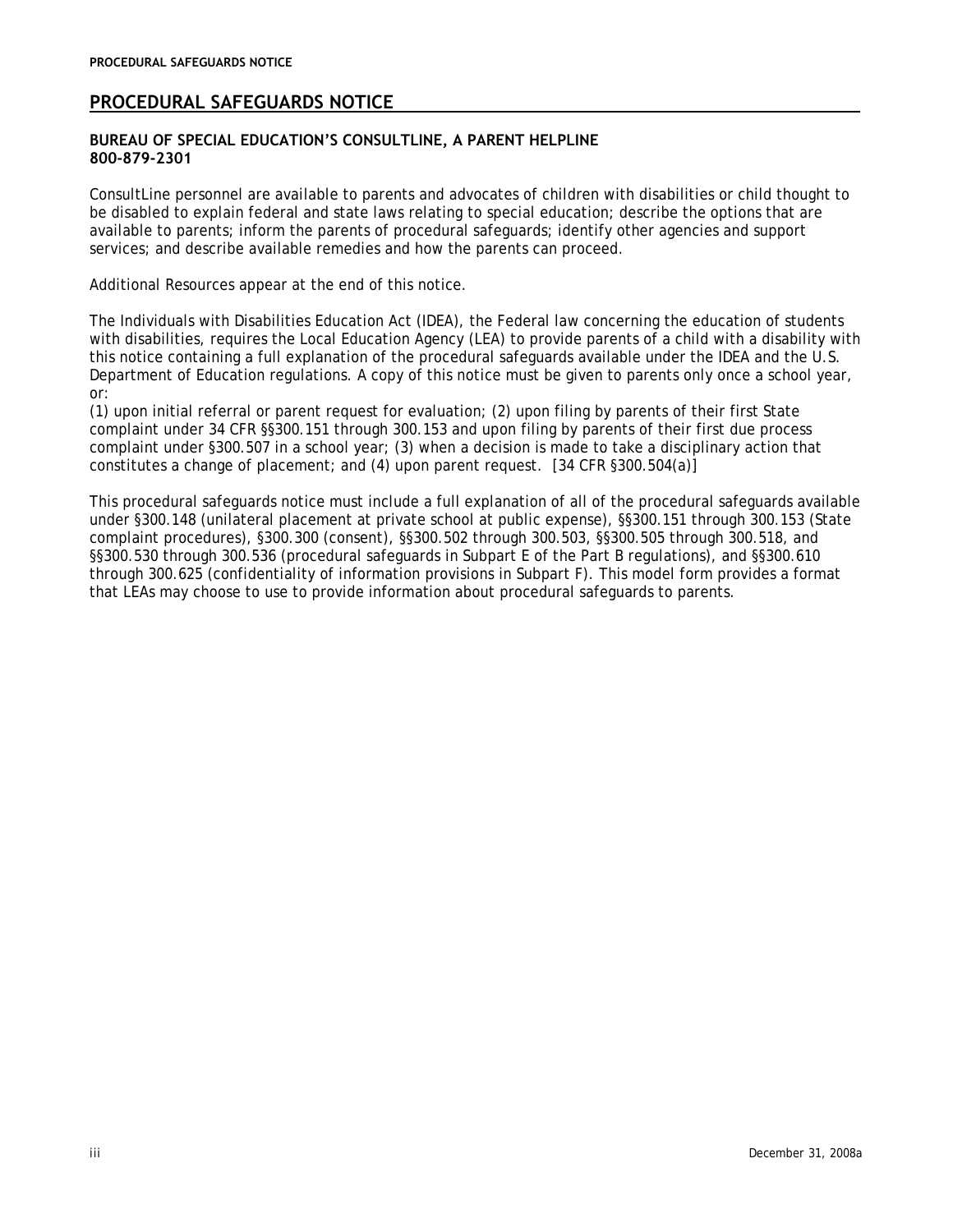# **TABLE OF CONTENTS**

| Difference Between Due Process Hearing Complaint and State Complaint Procedures 9 |  |
|-----------------------------------------------------------------------------------|--|
|                                                                                   |  |
|                                                                                   |  |
|                                                                                   |  |

| Civil Actions, Including The Time Period In Which To File Those Actions 16 |  |
|----------------------------------------------------------------------------|--|
|                                                                            |  |
|                                                                            |  |
|                                                                            |  |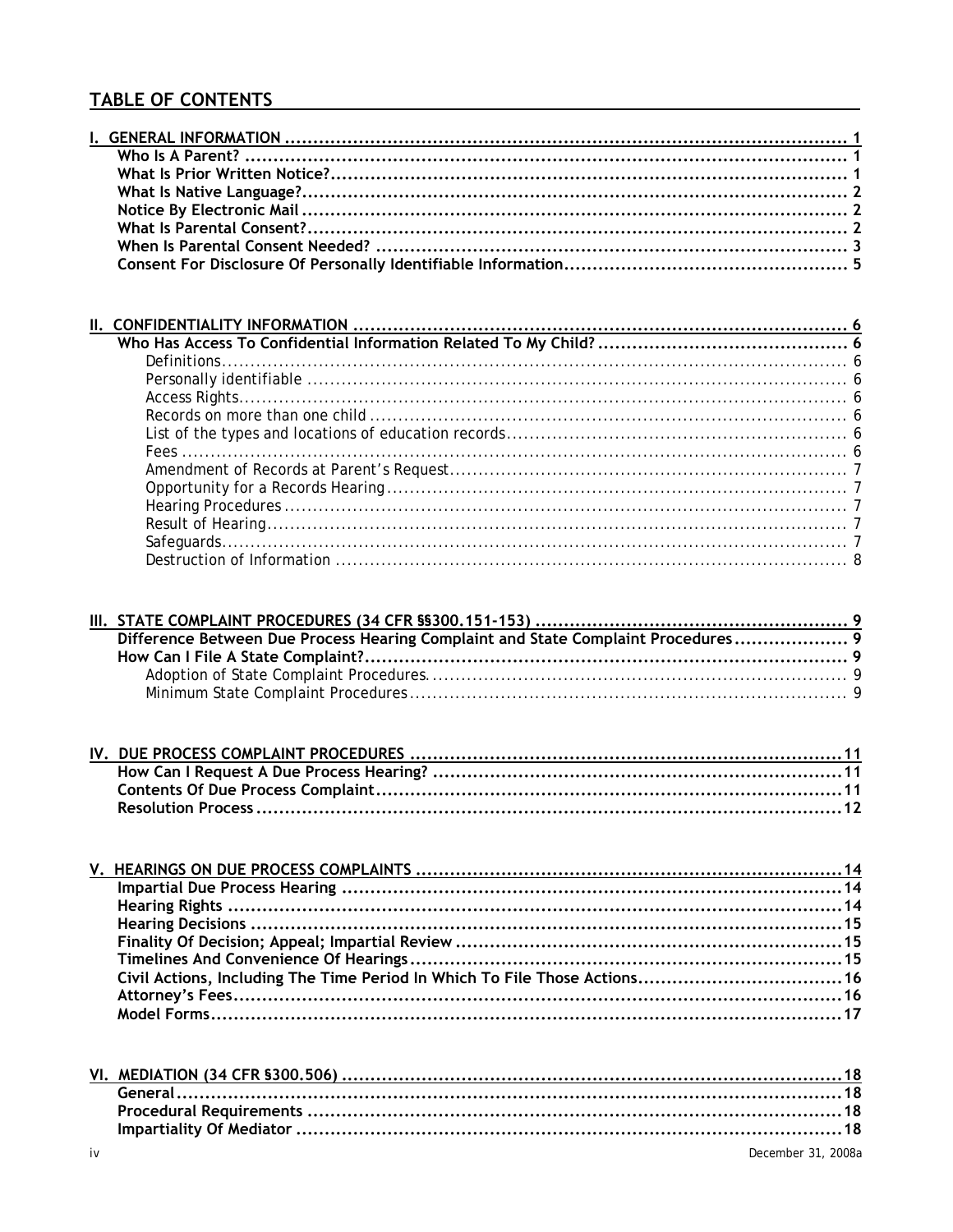| VII. THE CHILD'S PLACEMENT PENDING MEDIATION AND DUE PROCESS (34 CFR §300.518) 19 |  |
|-----------------------------------------------------------------------------------|--|
|                                                                                   |  |

| VIII. WHAT IF MY CHILD IS EXCLUDED FROM SCHOOL BECAUSE OF DISCIPLINE ISSUES? 20        |  |
|----------------------------------------------------------------------------------------|--|
|                                                                                        |  |
|                                                                                        |  |
|                                                                                        |  |
|                                                                                        |  |
|                                                                                        |  |
| Protections For Children Not Yet Eligible For Special Education And Related Services23 |  |
|                                                                                        |  |

IX. WHAT SPECIAL EDUCATION SERVICES ARE AVAILABLE FOR MY CHILD, IF PARENTALLY PLACED IN A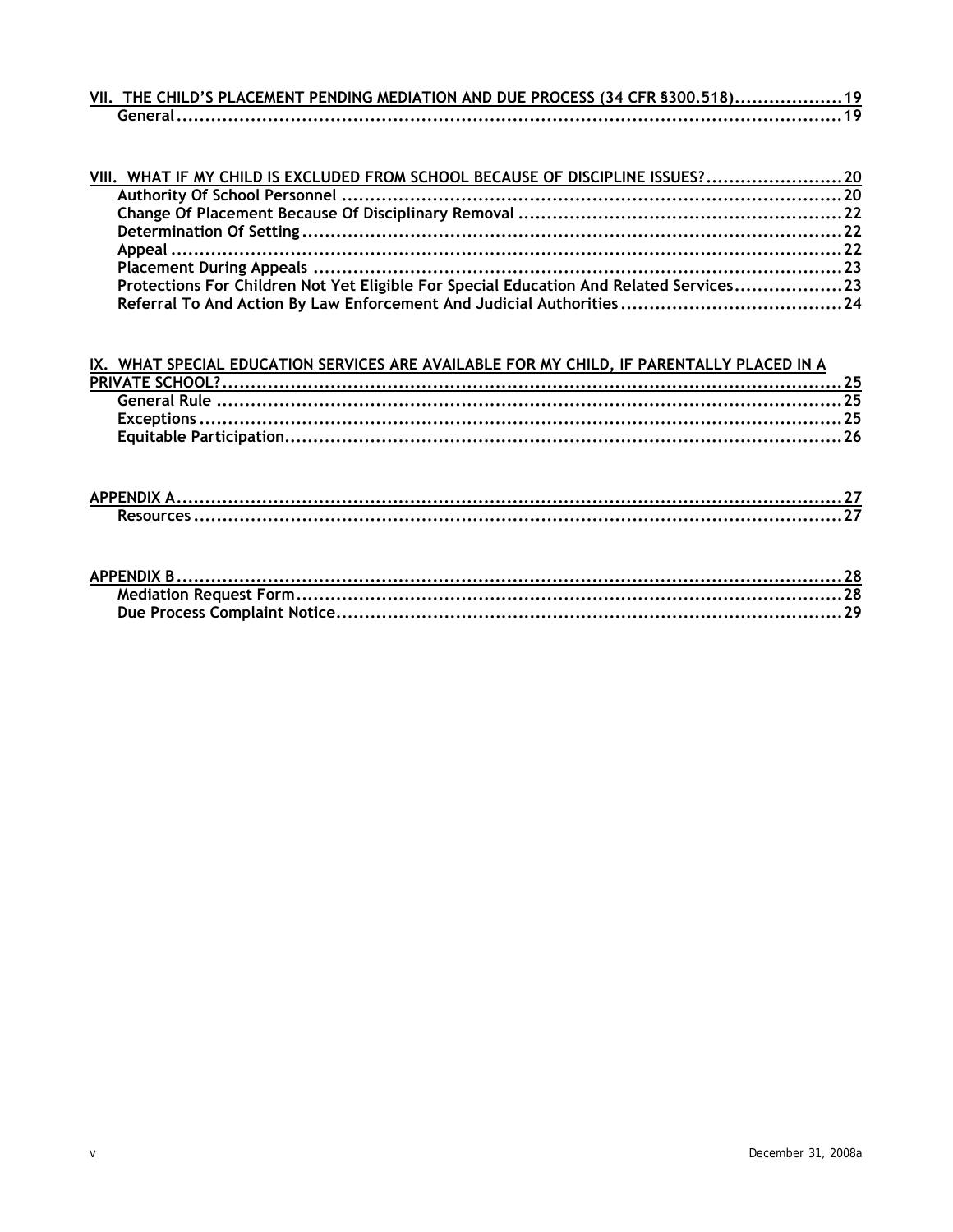## <span id="page-3-0"></span>**A. WHO IS A PARENT? (34 CFR §300.30)**

### **THIS SECTION DESCRIBES WHO IS ABLE TO ACT AS A PARENT FOR PURPOSES OF SPECIAL EDUCATION DECISION MAKING.**

A parent is a biological or adoptive parents of a child; a foster parent; a guardian generally authorized to act as the child's parent, or authorized to make educational decision for the child; an individual acting in the place of a biological or adoptive parent (including a grandparent, stepparent, or other relative) with whom the child lives, or an individual who is legally responsible for the child's welfare; or a surrogate parent.

A surrogate parent must be appointed when no parent can be identified; the public agency, after reasonable efforts, cannot locate a parents; the child is a ward of the State under the laws of Pennsylvania, or the child in an unaccompanied homeless youth as defined by the McKinney-Vento Homeless Assistance Act, 42 U.S.C. Sec. 11434a(6). Public agencies must ensure that a person selected as a surrogate parent is not an employee of the SEA, the LEA or any other agency that is involved in the education or care of the child; has no personal or professional interest that conflicts with the interest of the child the surrogate parent represents; and has knowledge and skills that ensure adequate representation of the child. The surrogate parent may represent the child in all matters relating to the identification, evaluation, and educational placement of the child and the provision of FAPE to the child. The public agency must make reasonable efforts to ensure the assignment of surrogate parent not more than 30 days after a public agency determines that the child needs a surrogate parent.

### **B. WHAT IS PRIOR WRITTEN NOTICE? (34 CFR §300.503)**

## **THIS SECTION EXPLAINS WHAT, HOW, AND WHEN AN LEA MUST TELL YOU ABOUT ACTIONS IT PROPOSES OR REFUSES TO TAKE.**

#### **1. When Notice Is Required**

Your local education agency (LEA) – the entity responsible for providing a free appropriate public education to your child – must notify you in writing whenever it:

- a. Proposes to initiate or to change the identification, evaluation, or educational placement of your child, or the provision of a free appropriate public education (FAPE) to your child; **or**
- b. Refuses to initiate or to change the identification, evaluation, or educational placement of your child, or the provision of FAPE to your child.
- c. Change of placement for disciplinary reasons.
- d. Due process hearing, or an expedited due process hearing, initiated by LEA.
- e. Refusal of LEA to agree to an independent educational evaluation (IEE) at public expense.
- f. Parents' revocation of consent for special education and related services.

In Pennsylvania, prior written notice is provided by means of a LEA Prior Written Notice Form/Notice of Recommended Educational Placement. You should be given reasonable notice of this proposal or refusal so that if you do not agree with the LEA you may take appropriate action. Reasonable Notice means ten days.

#### **2. Content of notice**

#### **The prior written notice must:**

- 1. Describe the action that your LEA proposes or refuses to take;
- 2. Describe the parents' action for the revocation of special education and related services;
- 3. Explain why your LEA is proposing or refusing to take the action;
- 4. Describe each evaluation procedure, assessment, record, or report your LEA used in deciding to propose or refuse the action;
- 5. Include a statement that you have protections under the procedural safeguards provisions in Part B of IDEA;
- 6. Tell how you can obtain a description of the procedural safeguards if the action that your LEA is proposing or refusing is not an initial referral for evaluation;
- 7. Include resources for you to contact for help in understanding Part B of the IDEA;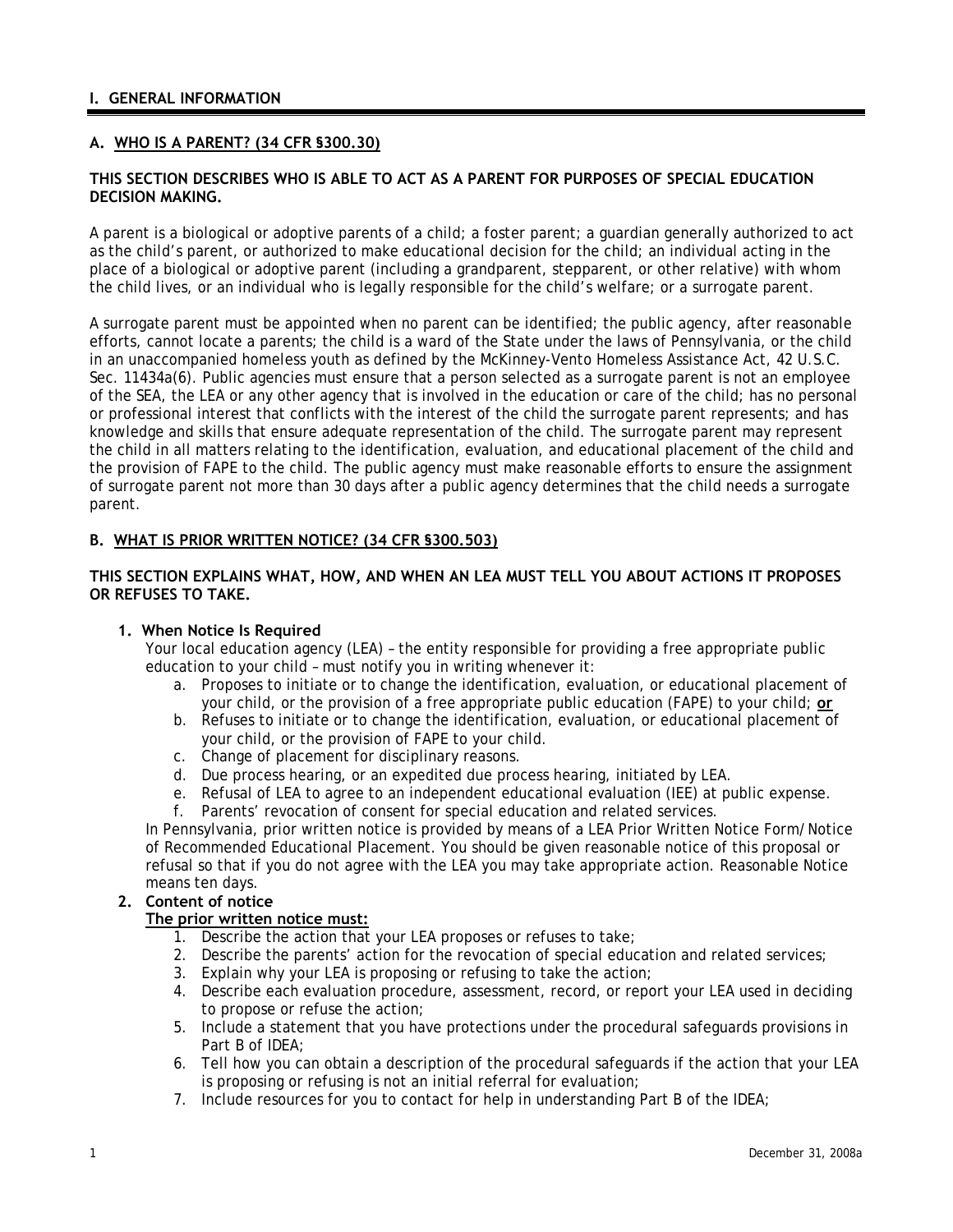- 8. Describe any other choices that your child's IEP Team considered and the reasons why those choices were rejected; **and**
- 9. Provide a description of other reasons why your LEA proposed or refused the action.

# <span id="page-4-0"></span>**3. Notice in understandable language**

- a. The notice must be:
	- 1) Written in language understandable to the general public; **and**
	- 2) Provided in your native language or other mode of communication you use, unless it is clearly not feasible to do so.
	- 3) If your native language or other mode of communication is not a written language, your LEA must ensure that:
		- a) The notice is translated for you orally or by other means in your native language or other mode of communication;
		- b) You understand the content of the notice; **and**
		- c) There is written evidence that 1 and 2 have been met.

## **C. WHAT IS NATIVE LANGUAGE? (34 CFR §300.29)**

- 1. *Native language*, when used with an individual who has limited English proficiency, means the following:
	- a. The language normally used by that person, or, in the case of a child, the language normally used by the child's parents;
	- b. In all direct contact with a child (including evaluation of a child), the language normally used by the child in the home or learning environment. For a person with deafness or blindness, or for a person with no written language, the mode of communication is what the person normally uses (such as sign language, Braille, or oral communication).

## **D. NOTICE BY ELECTRONIC MAIL (34 CFR §300.505)**

If your LEA offers parents the choice of receiving documents by e-mail, you may choose to receive the following by e-mail:

- 1. Prior written notice;
- 2. Procedural safeguards notice; **and**
- 3. Notices related to a due process complaint.

# **E. WHAT IS PARENTAL CONSENT? (34 CFR §300.9)**

## **THIS SECTION EXPLAINS WHAT INFORMED PARENTAL CONSENT IS AND WHEN YOU NEED TO PROVIDE IT, SO AN LEA MAY PROCEED AS PROPOSED IN THE NOTICE.**

## **1. What is Parental Consent?**

*Consent* means:

- a. You have been fully informed in your native language or other mode of communication (such as sign language, Braille, or oral communication) of all information about the action for which consent is sought;
- b. You understand an agree in writing to that action, and the consent describes that action and lists the records (if any) that will be released and to whom; **and**
- c. You understand that the consent does not negate (undo) an action that has occurred after you gave your consent and before you withdrew it.

### **2. Can the Parent Revoke Consent?**

- a. Yes. You must submit written documentation to the LEA staff revoking consent for special education and related services;
- b. When you revoke consent for special education and related services, the LEA must provide you with Prior Written Notice;
- c. Special education and related services cannot cease until the LEA provides you with Prior Written Notice;
- d. Prior notice is defined as ten calendar days;
- e. LEA staff cannot use mediation or due process to override your revocation of consent;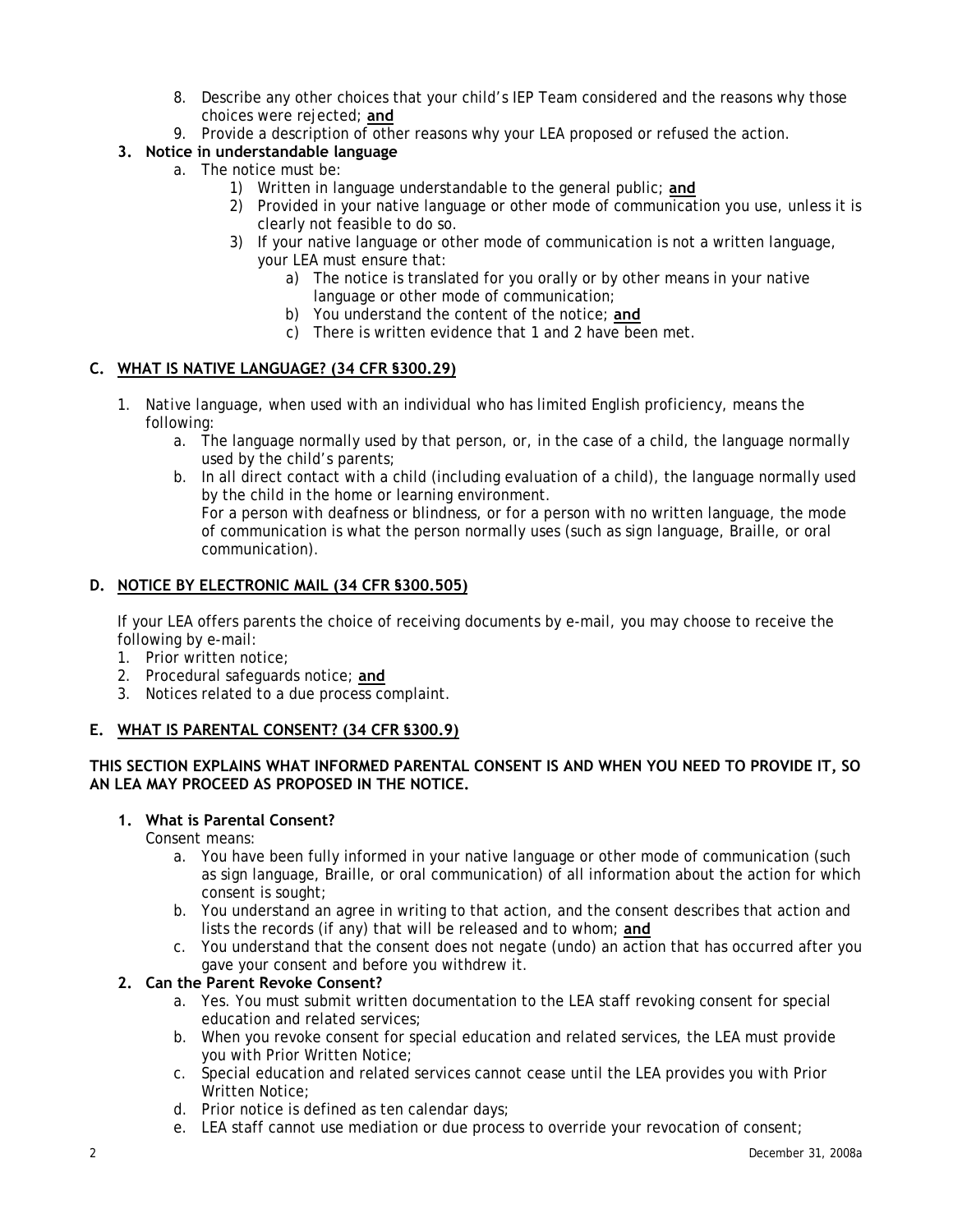- <span id="page-5-0"></span>f. The LEA will not be considered in violation of the requirement to make FAPE available to the child because of the failure to provide the child with further special education and related services;
- g. The LEA is not required to amend the child's educational records to remove any references to the child's receipt of special education and related services because of the revocation of consent.
- h. The LEA is not required to convene an IEP team meeting or develop and IEP for the child for further provision of special education and related services.

## **F. WHEN IS PARENTAL CONSENT NEEDED?**

## **1. Initial Evaluations (34 CFR §300.300)**

a. General Rule: Consent for initial evaluation

Your LEA cannot conduct an initial evaluation of your child to determine whether your child is eligible under Part B of the IDEA to receive special education and related services without first providing you with prior written notice of the proposed action and without obtaining your consent as described under the heading *Parental Consent.*

Your LEA must make reasonable efforts to obtain your informed consent for an initial evaluation to decide whether your child is a child with a disability. Your consent for initial evaluation does not mean that you have also given your consent for the LEA to start providing special education and related services to your child. If your child is enrolled in public school or you are seeking to enroll your child in a public school and you have refused to provide consent or failed to respond to a request to provide consent for an initial evaluation, your LEA may, but is not required to, seek to conduct an initial evaluation of your child by utilizing the Act's mediation or due process complaint, resolution meeting, and impartial due process hearing procedures. Your LEA will not violate its obligations to locate, identify and evaluate your child if it does not pursue an evaluation of your child in these circumstances.

b. Special rules for initial evaluation of wards of the State Under Pennsylvania law, if a child is designated a ward of the state, the whereabouts of the parent are not known or the rights of the parent have been terminated in accordance with State law. Therefore, someone other than the parent has been designated to make educational decisions for the child. Consent for an initial evaluation should, therefore, be obtained from the individual so designated.

*Ward of the State*, as used in the IDEA, encompasses two other categories, so as to include a child who is:

- 1. A foster child who does not have a foster parent;
- 2. Considered a ward of the State under State law; **or**
- 3. In the custody of a public child welfare agency.

# **2. Consent for Initial Placement in Special Education (34 CFR §300.300)**

# *Parental consent for services*

Your LEA must obtain your informed consent before providing special education and related services to your child for the first time. The LEA must make reasonable efforts to obtain your informed consent before providing special education and related services to your child for the first time.

**If you do not respond to a request to provide your consent for your child to receive special education and related services for the first time, or if you refuse to give such consent, your LEA may not use the procedural safeguards (i.e. mediation, due process complaint, resolution meeting, or an impartial due process hearing) in order to obtain agreement or a ruling that the special education and related services as recommended by your child's IEP Team may be provided to your child without your consent.**

If you refuse to give your consent for your child to start receiving special education and related services, or if you do not respond to a request to provide such consent and the LEA does not provide your child with the special education and related services for which it sought your consent, your LEA:

1. Is not in violation of the requirement to make FAPE available to your child for its failure to provide those services to your child; **and**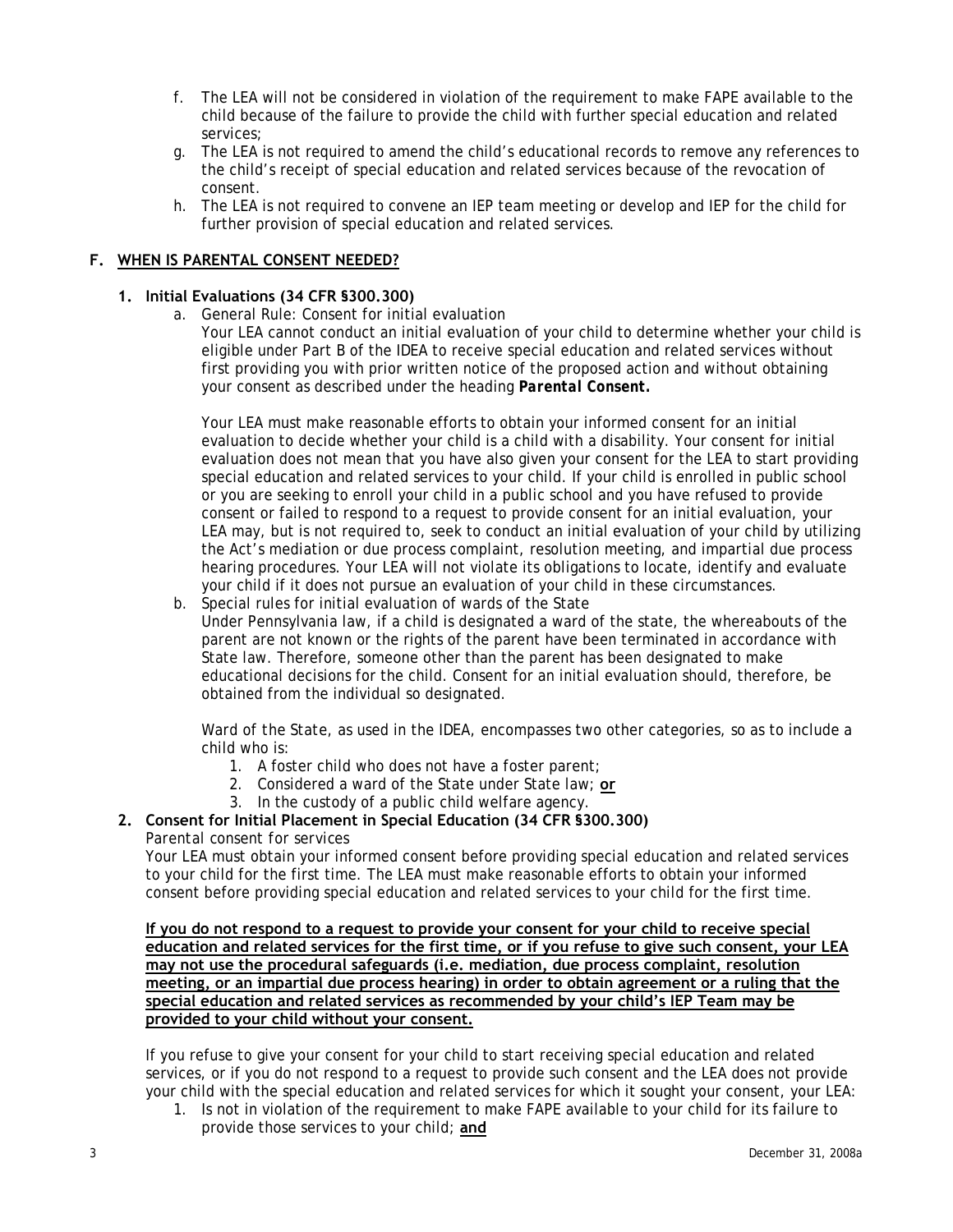2. Is not required to have an IEP meeting or develop an IEP for your child for the special education and related services for which your consent was request.

# **3. Consent for Reevaluations (34 CFR §300.300)**

*Your LEA must obtain your informed consent before it reevaluates your child, unless your LEA can demonstrate that:*

- 1. It took reasonable steps to obtain your consent for your child's reevaluation; **and** 2. You did not respond.
- **4. What is Documentation of Reasonable Efforts to Obtain Parental Consent? (34 CFR §300.300)**  Your LEA must maintain documentation of reasonable efforts to obtain parental consent for initial evaluations, to provide special education and related services for the first time, to reevaluation and to locate parents of wards of the State for initial evaluations. The documentation must include a record of the LEA's attempts in these areas, such as:
	- 1. Detailed records of telephone calls made or attempted and the results of those calls;
	- 2. Copies of correspondence sent to the parents and any responses received; **and**
	- 3. Detailed records of visits made to the parent's home or place of employment and the results of those visits.

#### **5. When is Consent Not Required Related to Evaluation? Your consent is not required before your LEA may:**

- 1. Review existing data as part of your child's evaluation or a reevaluation; **or**
- 2. Give your child a test or other evaluation that is given to all children unless, before that test or evaluation, consent is required from all parents of all children.

## **6. What If I Refuse to Consent to a Reevaluation?**

If you refuse to consent to your child's reevaluation, the LEA may, but is not required to, pursue your child's reevaluation by using the mediation, due process complaint, resolution meeting, and impartial due process hearing procedures to seek to override your refusal to consent to your child's reevaluation. As with initial evaluations, your LEA does not violate its obligations under Part B of the IDEA if it declines to pursue the reevaluation in this manner.

Your LEA may not use your refusal to consent to one service or activity to deny you or your child any other service, benefit, or activity.

If you have enrolled your child in a private school at your own expense or if you are home schooling your child, and you do not provide your consent for your child's initial evaluation or your child's reevaluation, or you fail to respond to a request to provide your consent, the LEA may not use its consent override procedures (i.e., mediation, due process complaint, resolution meeting, or an impartial due process hearing) and is not required to consider your child as eligible to receive equitable services (services made available to parentally-placed private school children with disabilities).

### **7. What If I Disagree With An Evaluation?**

### **a. Independent Educational Evaluations (34 CFR §300.502)**

**1) General** 

 As described below, you have the right to obtain an independent educational evaluation (IEE) of your child if you disagree with the evaluation of your child that was obtained by your LEA. If you request an IEE, the LEA must provide you with information about where you may obtain an IEE and about the LEA's criteria that apply to IEEs.

- **2) Definitions** 
	- a) *Independent educational evaluation* means an evaluation conducted by a qualified examiner who is not employed by the LEA responsible for the education of your child.
	- b) *Public expense* means that the LEA either pays for the full cost of the evaluation or ensures that the evaluation is otherwise provided at no cost to you, consistent with the provisions of Part B of the IDEA, which allow each State to use whatever State, local, Federal and private sources of support are available in the State to meet the requirements of Part B of the Act.

### **3) Parent right to evaluation at public expense**

You have the right to an IEE of your child at public expense if you disagree with an evaluation of your child obtained by your LEA, subject to the following conditions: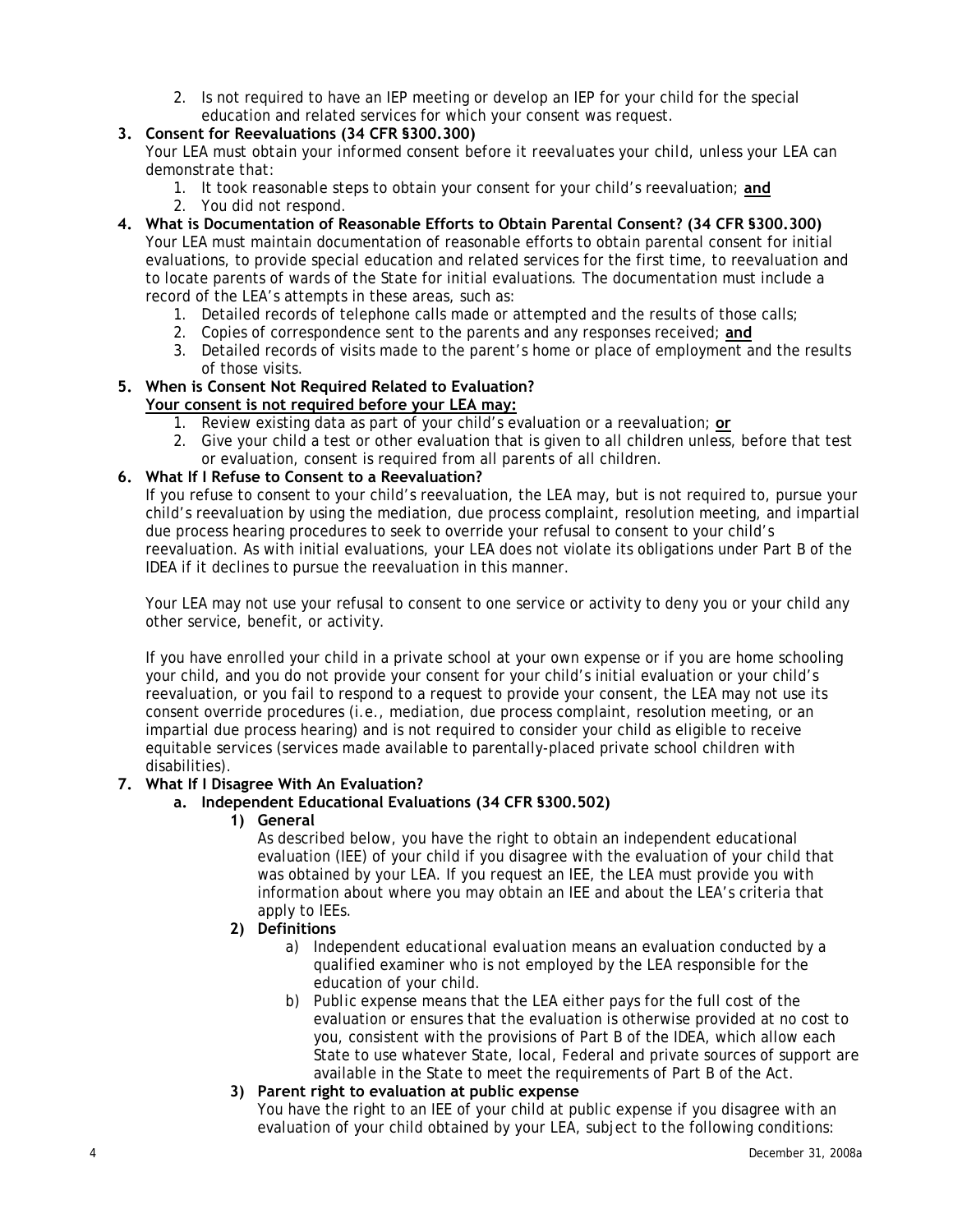- <span id="page-7-0"></span>a) If you request an IEE of your child at public expense, your LEA must, without unnecessary delay, either: (a) File a due process complaint to request a hearing to show that its evaluation of your child is appropriate; or (b) Provide an IEE at public expense, unless the LEA demonstrates in a hearing that the evaluation of your child that you obtained did not meet the LEA's criteria.
- b) If your LEA requests a hearing and the final decision is that your LEA's evaluation of your child is appropriate, you still have the right to an IEE, but not at public expense.
- c) If you request an IEE of your child, the LEA may ask why you object to the evaluation of your child obtained by your LEA. However, your LEA may not require an explanation and may not unreasonably delay either providing the IEE of your child at public expense or filing a due process complaint to request a due process hearing to defend the LEA's evaluation of your child.
- d) You are entitled to only one IEE of your child at public expense each time your LEA conducts an evaluation of your child with which you disagree.
- e) LEA criteria

If an IEE is at public expense, the criteria under which the evaluation is obtained, including the location of the evaluation and the qualifications of the examiner, must be the same as the criteria that the LEA uses when it initiates an evaluation (to the extent those criteria are consistent with your right to an IEE).

Except for the criteria described above, a LEA may not impose conditions or timelines related to obtaining an IEE at public expense.

## **b. Parent-initiated evaluations**

If you obtain an IEE of your child at public expense or you share with the LEA an evaluation of your child that you obtained at private expense:

- 1) Your LEA must consider the results of the evaluation of your child, if it meets the LEA's criteria for IEEs, in any decision made with respect to the provision of FAPE to your child; **and**
- 2) You or your LEA may present the evaluation as evidence at a due process hearing regarding your child.

## **c. Requests for evaluations by hearing officers**

If a hearing officer requests an IEE of your child as part of a due process hearing, the cost of the evaluation must be at public expense.

# **G. CONSENT FOR DISCLOSURE OF PERSONALLY IDENTIFIABLE INFORMATION (34 CFR §300.622)**

Unless the information is contained in education records, and the disclosure is authorized without parental consent under FERPA, your consent must be obtained before personally identifiable information is disclosed to parties other than officials of participating agencies. Except under the circumstances specified below, your consent is not required before personally identifiable information is released to officials of participating agencies for purposes of meeting a requirement of Part B of the IDEA.

Your consent, or consent of an eligible child who has reached the age of majority under State law, must be obtained before personally identifiable information is released to officials of participating agencies providing or paying for transition services.

If your child is in, or is going to go to, a private school that is not located in the same LEA you reside in, your consent must be obtained before any personally identifiable information about your child is released between officials in the LEA where the private school is located and officials in the LEA where you reside.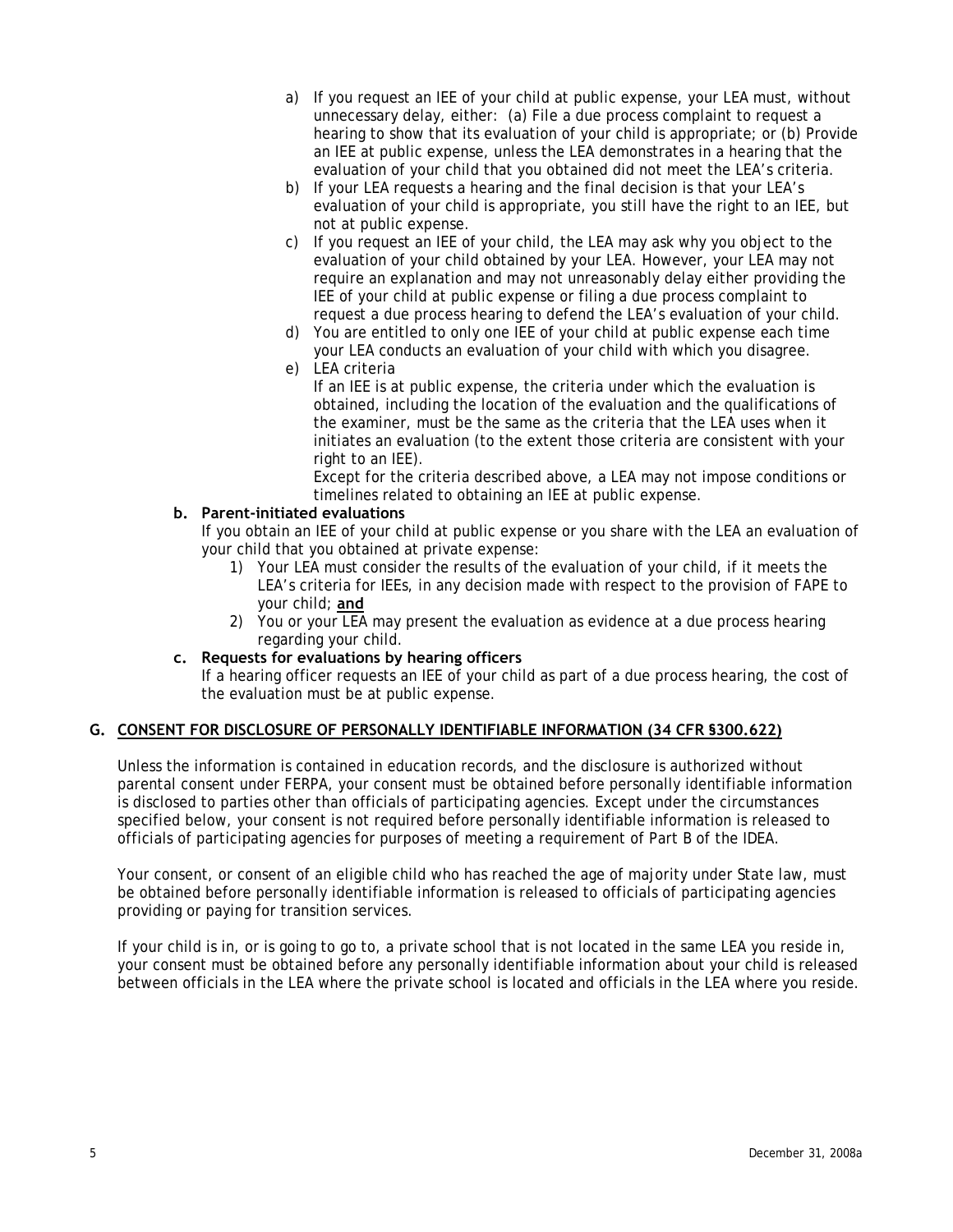### <span id="page-8-0"></span>**A. WHO HAS ACCESS TO CONFIDENTIAL INFORMATION RELATED TO MY CHILD? (34 CFR §300.611)**

## **1. Related to the confidentiality of information, the following definitions apply:**

- a. *Destruction* means physical destruction or removal of personal identifiers from information so that the information is no longer personally identifiable.
- b. *Education records* means the type of records covered under the definition of "education records" in 34 CFR Part 99 (the regulations implementing the Family Educational Rights and Privacy Act of 1974, 20 U.S.C. 1232g (FERPA)).
- c. *Participating agency* means any LEA, agency or institution that collects, maintains, or uses personally identifiable information, or from which information is obtained, under Part B of the IDEA.
- d. *Personally identifiable* **(34 CFR §300.32)** means information that has:
	- 1) Your child's name, your name as the parent, or the name of another family member;
	- 2) Your child's address;
	- 3) A personal identifier, such as your child's social security number or student number; **or**
	- 4) A list of personal characteristics or other information that would make it possible to identify your child with reasonable certainty.

## **2. Access Rights (34 CFR §300.613)**

# **a. Parent Access**

The LEA must permit you to inspect and review any education records relating to your child that are collected, maintained, or used by your LEA under Part B of the IDEA. The participating agency (change to LEA?) must comply with your request to inspect and review any education records on your child without unnecessary delay or before any meeting regarding an IEP, or any impartial due process hearing (including a resolution meeting or a hearing regarding discipline), and in no case more than 45 calendar days after you have made a request.

- 1) Your right to inspect and review education records includes:
- 2) Your right to a response from the participating agency to your reasonable requests for explanations and interpretations of the records;
- 3) Your right to request that the participating agency provide copies of the records if you cannot effectively inspect and review the records unless you receive those copies; **and**
- 4) Your right to have your representative inspect and review the records.
	- a) The participating agency may presume that you have authority to inspect and review records relating to your child unless advised that you do not have the authority under applicable State law governing such matters as guardianship, or separation and divorce.
	- b) If any education **record includes information on more than one child**, the parents of those children have the right to inspect and review only the information relating to their child or to be informed of that specific information.
	- c) On request, each participating agency must provide you with a **list of the types and locations of education records** collected, maintained, or used by the agency.

### **b. Other Authorized Access (34 CFR §300.614)**

Each participating agency must keep a record of parties obtaining access to education records collected, maintained, or used under Part B of the IDEA (except access by parents and authorized employees of the participating agency), including the name of the party, the date access was given, and the purpose for which the party is authorized to use the records.

#### **3. Fees**

Each participating agency may charge a fee or copies of records (34 CFR §300.617) that are made for you under Part B of the IDEA, if the fee does not effectively prevent you from exercising your right to inspect and review those records.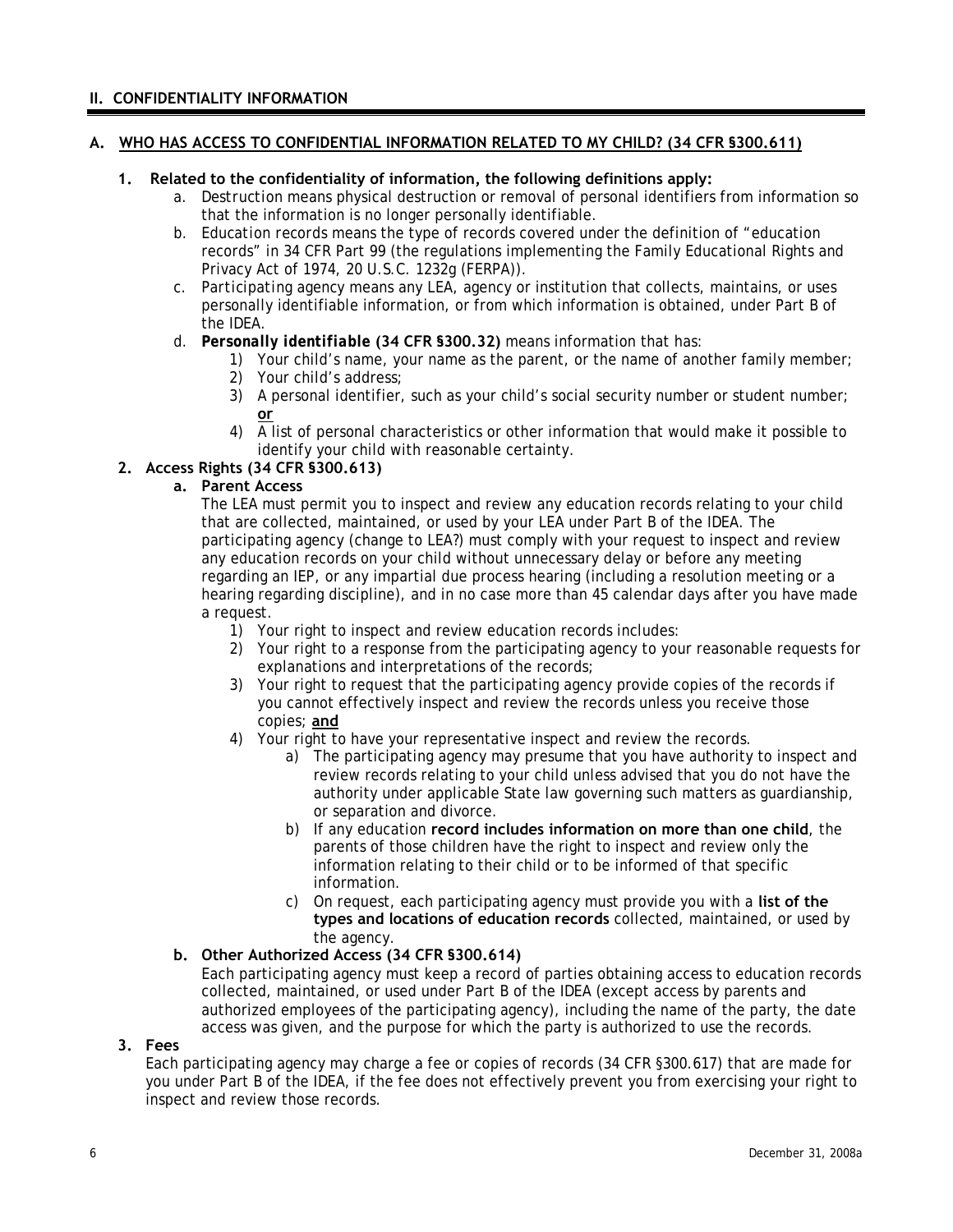<span id="page-9-0"></span>A participating agency may not charge a fee to search for or to retrieve information under Part B of the IDEA.

## **4. Amendment of Records at Parent's Request (34 CFR §300.618)**

If you believe that information in the education records regarding your child collected, maintained, or used under Part B of the IDEA is inaccurate, misleading, or violates the privacy or other rights of your child, you may request the participating agency that maintains the information to change the information.

The participating agency must decide whether to change the information in accordance with your request within a reasonable period of time of receipt of your request.

If the participating agency refuses to change the information in accordance with your request, it must inform you of the refusal and advise you of the right to a hearing for this purpose.

## **5. Opportunity for a Records Hearing (34 CFR §300.619)**

The LEA must, on request, provide you an opportunity for a hearing to challenge information in education records regarding your child to ensure that it is not inaccurate, misleading, or otherwise in violation of the privacy or other rights of your child.

# **a. Hearing Procedures (34 CFR §300.621)**

A hearing to challenge information in education records must be conducted according to the following procedures for such hearings under the Family Educational Rights and Privacy Act of 1974, 20 U.S.C. Section 1233g (FERPA):

- 1) The educational agency or institution shall hold the hearing within a reasonable time after it has received the request for the hearing from the parent or eligible student.
- 2) The educational agency or institution shall give the parent or eligible student notice of the date, time, and place, reasonable in advance of the hearing.
- 3) The hearing may be conducted by any individual, including an official of the educational agency or institution who does not have a direct interest in the outcome of the hearing.
- 4) The educational agency or institution shall give the parent or eligible student a full and fair opportunity to present evidence to challenge the content of the student's education records on the grounds that the information contained in the education records is inaccurate, misleading, or in violation of the privacy rights of the student. The parent or eligible student may, at their own expense, be assisted or represented by one or more individuals of his or her own choice, including an attorney.
- 5) The educational agency or institution shall make its decision in writing within a reasonable period of time after the hearing.
- 6) The decision must be based solely on the evidence presented at the hearing, and must include a summary of the evidence and the reasons for the decision.

### **b. Result of Hearing (34 CFR §300.620)**

If, as a result of the hearing, the participating agency decides that the information is inaccurate, misleading, or otherwise in violation of the privacy or other rights of the child, it must change the information accordingly and inform you in writing. If, as a result of the hearing, the participating agency decides that the information is not inaccurate, misleading, or otherwise in violation of the privacy or other rights of your child, you may place in the records that it maintains on your child a statement commenting on the information or providing any reasons you disagree with the decision of the participating agency.

Such an explanation placed in the records of your child must:

- 1. Be maintained by the participating agency as part of the records of your child as long as the record or contested portion is maintained by the participating agency; **and**
- 2. If the participating agency discloses the records of your child or the challenged portion to any party, the explanation must also be disclosed to that party.
- **c. Safeguards (34 CFR §300.623) Each participating agency must protect the confidentiality of personally identifiable information at collection, storage, disclosure, and destruction stages.**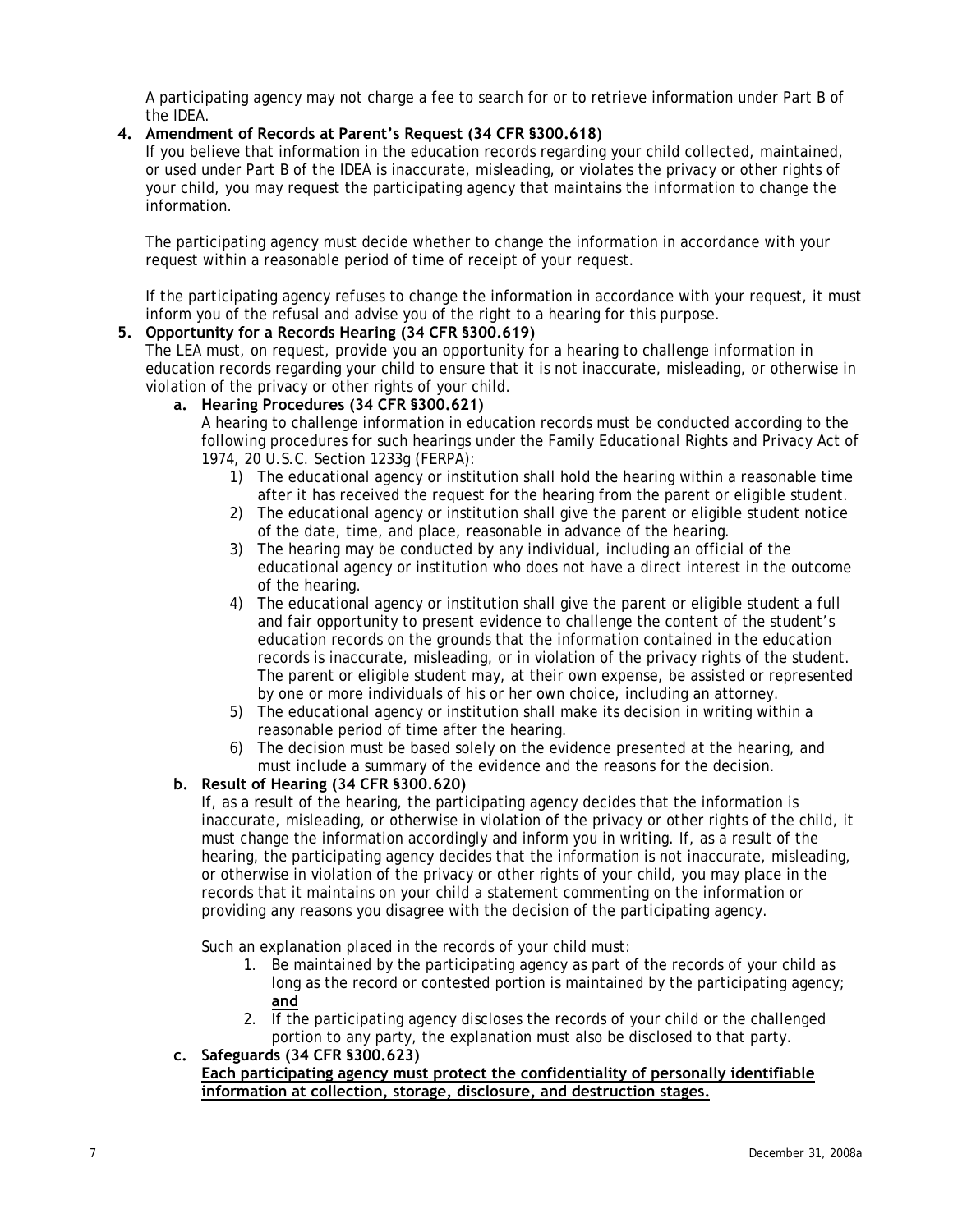<span id="page-10-0"></span>One official at each participating agency must assume responsibility for ensuring the confidentiality of any personally identifiable information.

All persons collecting or using personally identifiable information must receive training or instruction regarding your State's policies and procedures regarding confidentiality under Part B of the IDEA and FERPA.

Each participating agency must maintain, for public inspection, a current listing of the names and positions of those employees within the agency who have access to personally identifiable information.

## **6. Destruction of Information (34 CFR §300.624)**

**Your LEA must inform you when personally identifiable information collected, maintained, or used is no longer needed to provide educational services to your child, and the information must be destroyed at your request.**

**However, a permanent record of your child's name, address, and phone number, his or her grades, attendance record, classes attended, grade level completed, and year completed may be maintained without time limitation.**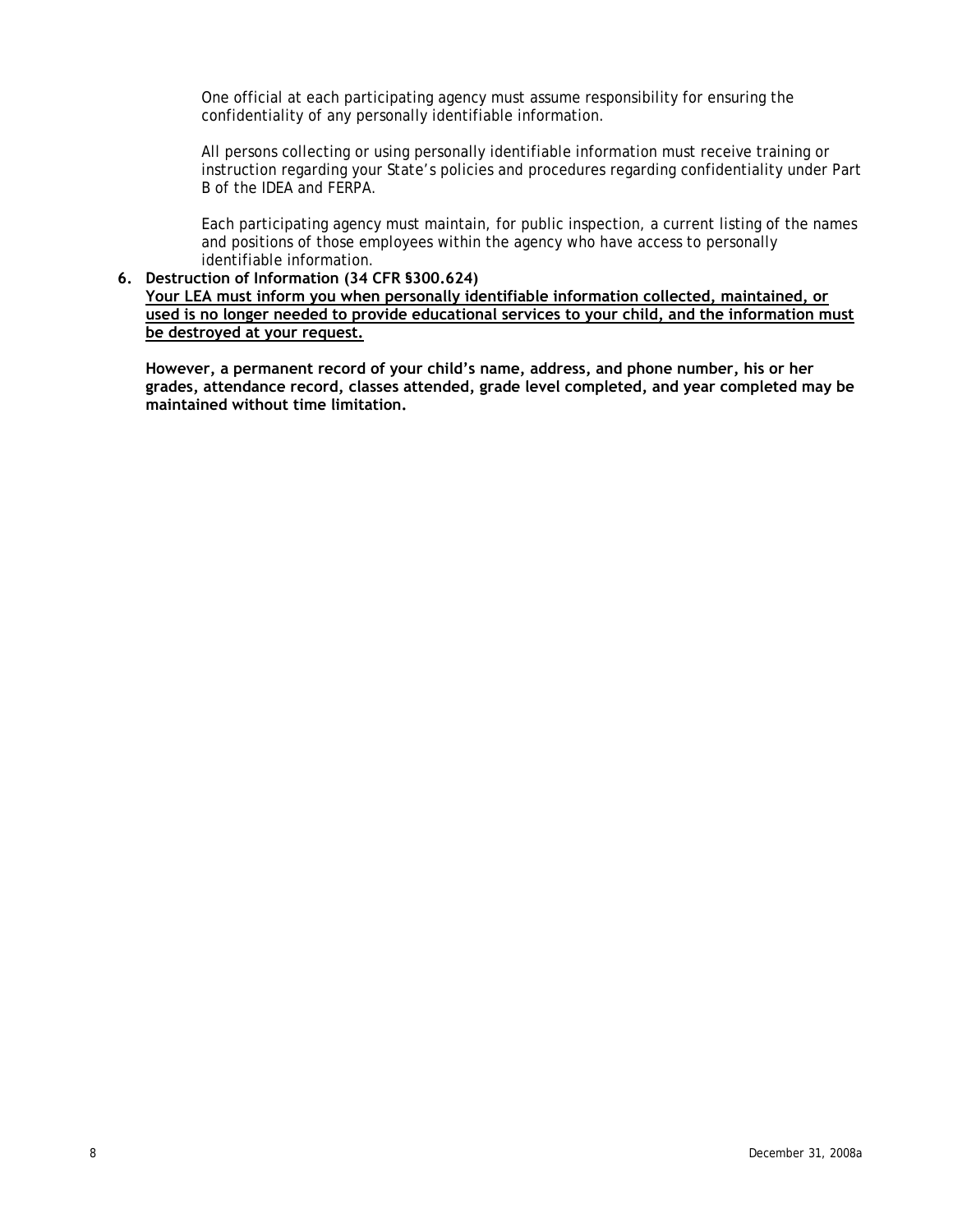## <span id="page-11-0"></span>**A. DIFFERENCE BETWEEN DUE PROCESS HEARING COMPLAINT AND STATE COMPLAINT PROCEDURES**

The regulations for Part B of IDEA set forth separate procedures for State complaints and for due process complaints and hearings. As explained below, any individual or organization may file a State complaint alleging a violation of any Part B requirement by a LEA, the State Educational Agency, or any other public agency. Only you or a LEA may file a due process complaint on any matter relating to a proposal or a refusal to initiate or change the identification, evaluation or educational placement of a child with a disability, or the provision of FAPE to the child. While staff of the State Educational Agency generally must resolve a State complaint within a 60-calendar day timeline, unless the timeline is properly extended, an impartial due process hearing officer must hear a due process complaint (if not resoled through a resolution meeting or through mediation) and issue a written decision within 45-calendar days after the end of the resolution period, as described in this document under the heading Resolution Process, unless the hearing officer grants a specific extension of the timeline at your request or the LEA's request. The state complaint or due process complaint, resolution and hearing procedures are described more fully below.

# **B. HOW CAN I FILE A STATE COMPLAINT? (34 CFR §300.153)**

An organization or individual may file a signed written State complaint. The State complaint must include:

- 1. A statement that a LEA or other public agency has violated a requirement of Part B of the IDEA or its regulations;
- 2. The facts on which the statement is based;
- 3. The signature and contact information for the complainant; and
- 4. If alleging violations regarding a specific child, the name of the child and address of the residence of the child;
- 5. The name of the school the child is attending;
- 6. In the case of a homeless child or youth, available contact information for the child, and the name of the school the child is attending;
- 7. A description of the nature of the problem of the child, including facts relating to the problem; **and**
- 8. A proposed resolution of the problem to the extent known and available to the party filing the complaint at the time the complaint is filed.

The complaint must allege a violation that occurred not more than one year prior to the date that the complaint is received as described under the heading *Adoption of State Complaint Procedures.*

The party filing the State complaint must forward a copy of the complaint to the LEA or other public agency serving the child at the same time the party files the complaint with the State Educational Agency.

Complaints should be sent to: Chief, Division of Compliance, Monitoring and Planning Bureau of Special Education Pennsylvania Department of Education 333 Market Street, 7<sup>th</sup> Floor Harrisburg, PA 17126-0333

### **a. Procedures**

# **1) Time limit of 60 calendar days after a complaint is filed to:**

- 1. Carry out an independent on-site investigation, if the State Educational Agency determines that the investigation is necessary;
- 2. Give the complainant the opportunity to submit additional information, either orally or in writing, about the allegations in the complaint;
- 3. Provide the LEA or other public agency with the opportunity to respond to the complaint, including, at a **minimum**: (a) at the option of the agency, a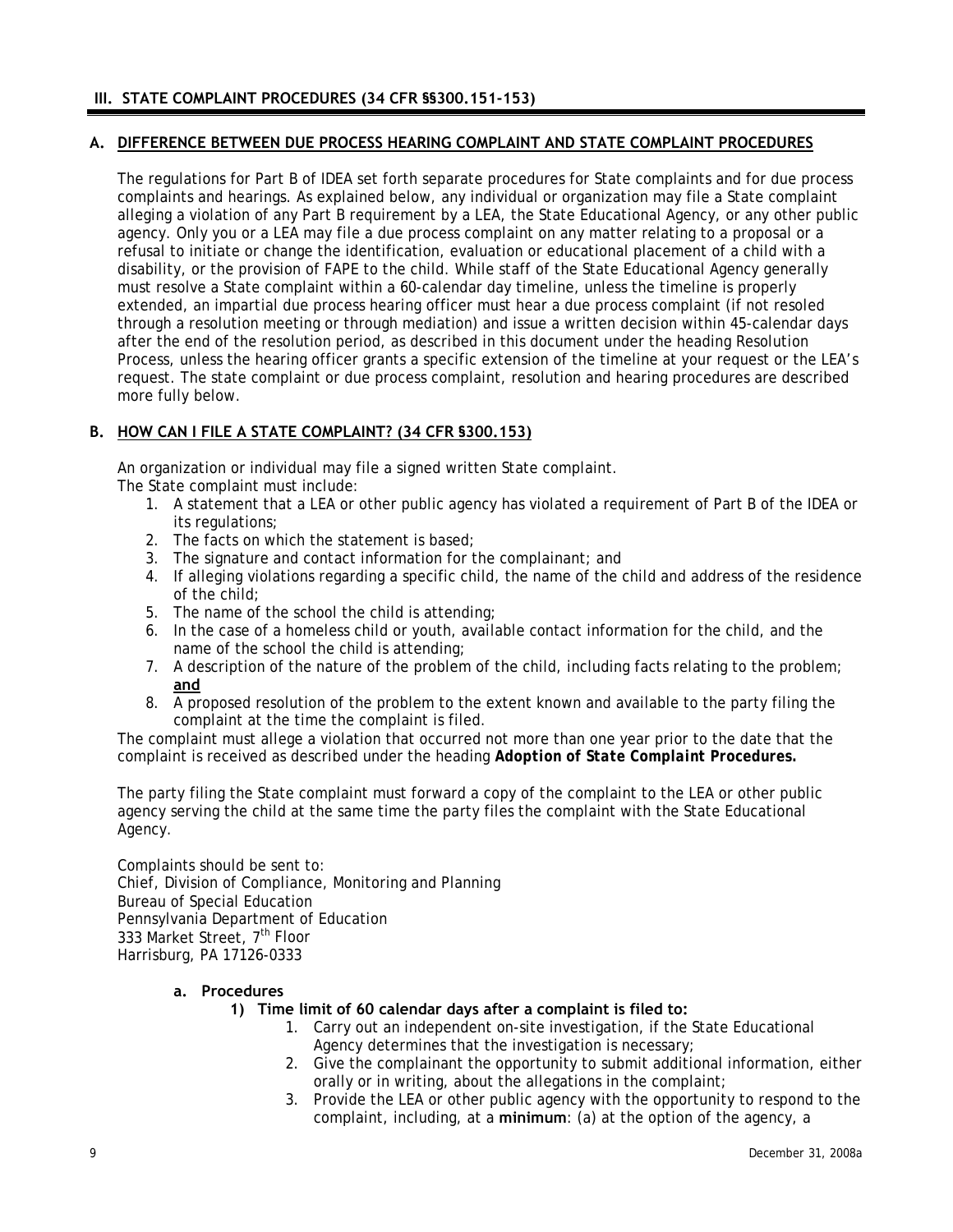proposal to resolve the complaint; and (b) an opportunity for a parent who has filed a complaint and the agency to agree voluntarily to engage in mediation

- <span id="page-12-0"></span>4. Review all relevant information and make an independent determination as to whether the LEA or other public agency is violating a requirement of Part B of the IDEA; and
- 5. Issue a written decision to the complainant that address each allegation in the complaint and contains: (a) findings of fact and conclusions; and (b) the reasons for the State Educational Agency's final decision.
- **2) Time extension; final decision; implementation** 
	- a) An extension of the 60 calendar day timeline may be granted only if: (a) exceptional circumstances exist with respect to a particular State complaint; or (b) the parent and the LEA or other public agency involved voluntarily agree to extend the time to resolve the matter through mediation or alternative means of dispute resolution, if available in the State.
	- b) The State Educational Agency's final decision shall contain effective implementation procedures, if needed, including: (a) technical assistance activities; (b) negotiations; and (c) corrective actions to achieve compliance.

# **3) Remedies for denial of appropriate services**

In resolving a State complaint in which the State Educational Agency has found a failure to provide appropriate services, the State Educational Agency must address:

- a) The failure to provide appropriate services, including corrective action appropriate to address the needs of the child; and
- b) Appropriate future provision of services for all children with disabilities.

# **4) State complaints and due process hearings**

If a written State complaint is received that is also the subject of a due process hearing as described below under the hearing *Filing a Due Process Complaint*, or the State complaint contains multiple issues of which one or more are part of such a hearing, the State must set aside the State complaint, or any part of the State complaint that is being address in the due process hearing until the hearing is over. Any issue in the State complaint that is not a part of the due process hearing must be resolved using the time limit and procedures described above. If an issue raised in a State complaint has previously been decided in a due process hearing involving the same parties (you and the LEA), then the due process hearing decision is binding on that issue and the State Educational Agency must inform the complainant that the decision is binding.

A complaint alleging a LEA's or other public agency's failure to implement a due process hearing decision must be resolved by the State Educational Agency according to the above described procedures.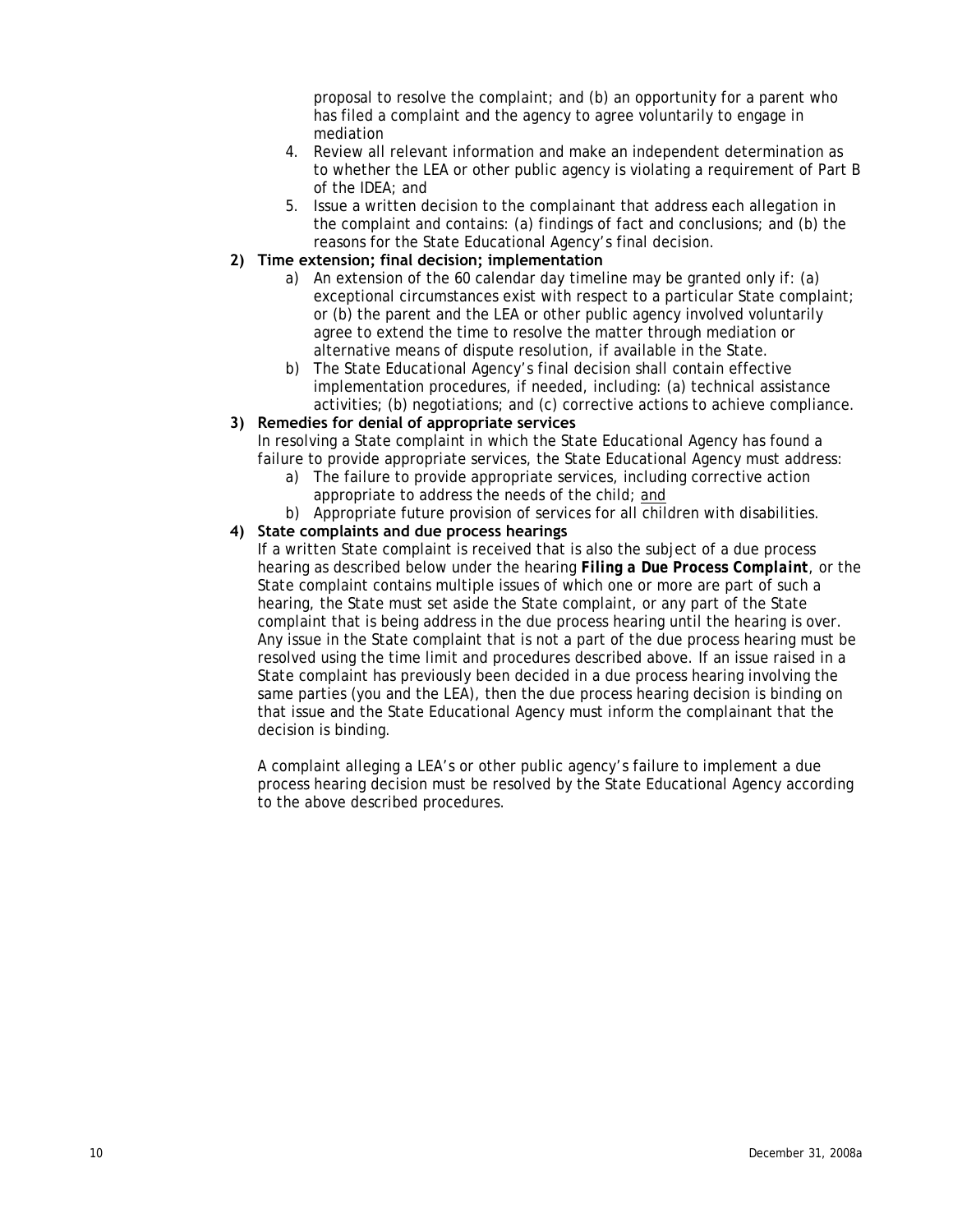## <span id="page-13-0"></span>**IV. DUE PROCESS COMPLAINT PROCEDURES**

## **A. HOW CAN I REQUEST A DUE PROCESS HEARING?**

**1. Filing a Due Process Complaint (34 CFR §300.507) General** 

**You or the LEA may file a due process complaint on any matter relating to a proposal or a refusal to initiate or change the identification, evaluation or educational placement of your child, or the provision of FAPE to your child.** 

**The due process complaint must allege a violation that occurred not more than two years before the date you or the LEA knew or should have known about the alleged action that forms the basis of the due process complaint.**

The above timeline does not apply to you if you could not file a due process complaint within the timeline because:

- 1. The LEA specifically misrepresented that it had resolved the issues identified in the complaint; or
- 2. The LEA withheld information from you that was required to be provided to you under Part B of the IDEA.

### **Information for parents**

The LEA must inform you of any free or low-cost legal and other relevant services available in the area if you request the information, **or** if you or the LEA file a due process complaint.

## **B. CONTENTS OF DUE PROCESS COMPLAINT (34 CFR §300.508)**

#### **1. General**

In order to request a hearing, you or the LEA (or your attorney or the LEA's attorney) must submit a due process complaint to the other party. That complaint must contain all of the content listed below and must be kept confidential. At the same time you or the LEA – whichever filed the complaint – provides the due process complaint to the other party, a copy must be filed with the Office for Dispute Resolution (ODR).

#### **2. Content of the complaint The due process complaint must include:**

- a. The name of the child;
- b. The address of the child's residence;
- c. The name of the child's school;
- d. If the child is a homeless child or youth, the child's contact information and the name of the child's school;
- e. A description of the nature of the problem of the child relating to the proposed or refused action, including facts relating to the problem; **and**
- f. A proposed resolution of the problem to the extent known and available to you or the LEA at the time.

### **3. Notice required before a hearing on a due process complaint**

You or the LEA may not have a due process hearing until you or the LEA (or your attorney or the LEA's attorney), files a due process complaint that includes the information listed above.

## **4. Sufficiency of complaint**

**In order to proceed to a due process hearing, the complaint must be considered sufficient. The due process complaint will be considered sufficient (to have met the content requirements above) unless the party receiving the due process complaint (you or the LEA) notifies the hearing officer and the other party in writing, within 15 calendar days of receiving the complaint, that the receiving party believes that the due process complaint does not meet the requirements listed above.**

Within five calendar days of receiving the notification the receiving party (you or the LEA) considers a due process complaint insufficient, the hearing officer must decide if the due process complaint meets the requirements listed above, and notify you and the LEA in writing immediately.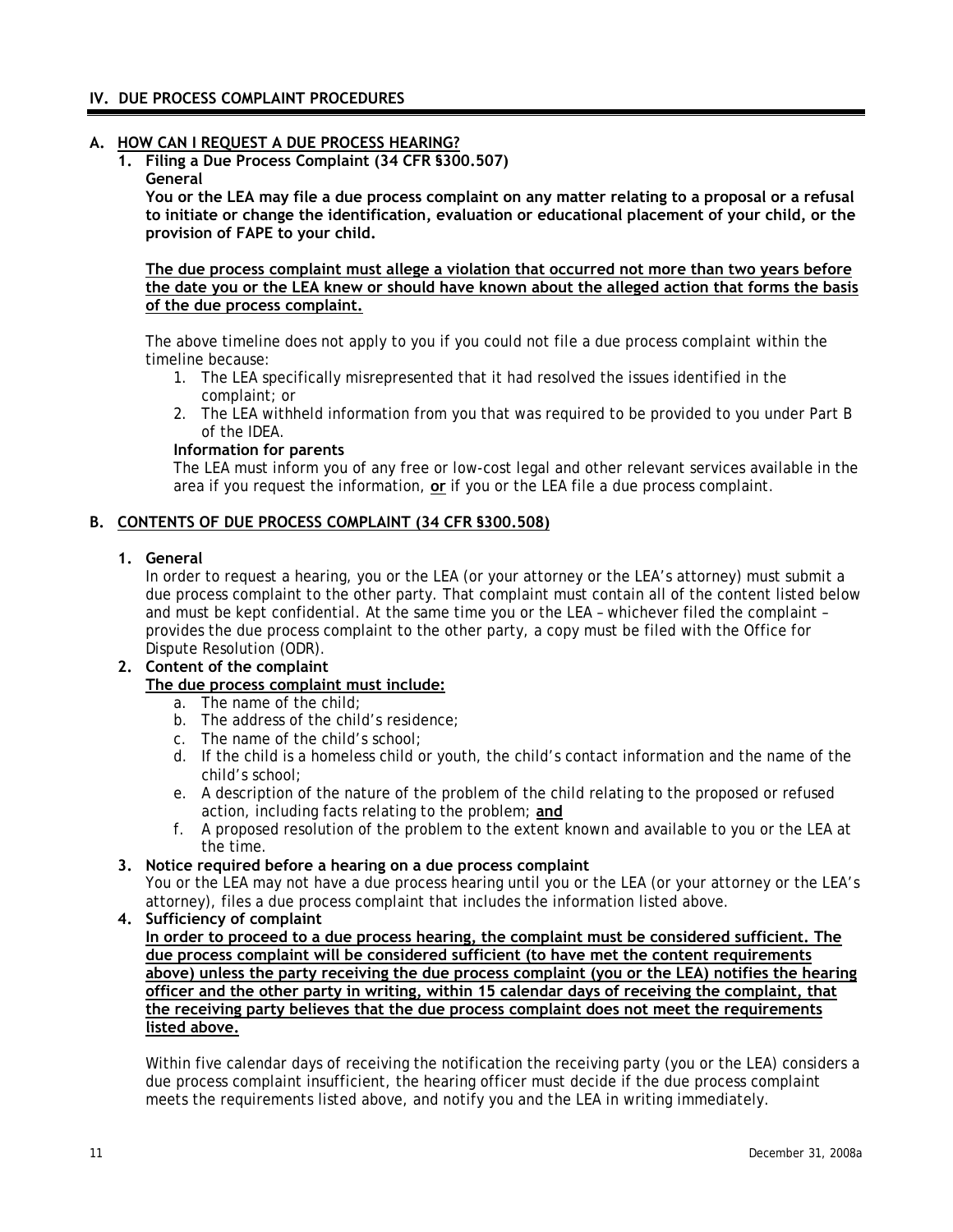# <span id="page-14-0"></span>**5. Complaint amendment**

You or the LEA may make changes to the complaint only if:

- a. The other party approves of the changes in writing and is given the chance to resolve the due process complaint through a resolution meeting, described below; **or**
- b. At any time, but no later than five days before the due process hearing begins, the hearing officer grants permission for the changes.

If the complaining party (you or the LEA) makes changes to the due process complaint, the timelines for the resolution meeting (within 15 calendar days of receiving the complaint) and the time period for resolution (within 30 calendar days of receiving the complaint) start again on the date the amended complaint is filed.

## **6. LEA response to a due process complaint**

If the LEA has not sent a prior written notice to you, as described under the heading *Prior Written Notice*, regarding the subject matter contained in your due process complaint, the LEA must, within 10 calendar days of receiving the due process complaint, send to you a response that includes:

- a. An explanation of why the LEA proposed or refused to take the action raised in the due process complaint;
- b. A description of other options that your child's IEP Team considered and the reasons why those options were rejected;
- c. A description of each evaluation procedure, assessment, record, or report the LEA used as the basis for the proposed or refused action; **and**
- d. A description of other factors that are relevant to the LEA's proposed or refused action.

Providing the information in items 1-4 above does not prevent the LEA from asserting that your due process complaint was insufficient.

## **7. Other party response to a due process complaint**

Except as stated under the sub-heading immediately above, *LEA response to a due process complaint*, the party receiving a due process complaint must, within 10 calendar days of receiving the complaint, send the other party a response that specifically addresses the issues in the complaint.

# **C. RESOLUTION PROCESS (34 CFR §300.510)**

### **1. Resolution meeting**

**Within 15 calendar days of receiving notice of your due process complaint, and before the due process hearing begins, the LEA must convene a meeting with you and the relevant member or members of the IEP Team who have specific knowledge of the facts identified in your due process complaint. The meeting:** 

- a. Must include a representative of the LEA who has decision-making authority on behalf of the LEA; **and**
- b. May not include an attorney of the LEA unless you are accompanied by an attorney. You and the LEA determine the relevant members of the IEP Team to attend the meeting. The purpose of the meeting is for you to discuss your due process complaint, and the facts that form the basis of the complaint, so that the LEA has the opportunity to resolve the dispute.
- c. The resolution meeting is not necessary if:
	- 1) You and the LEA agree in writing to waive the meeting; **or**
	- 2) You and the LEA agree to use the mediation process, as described under the heading *Mediation.*

### **2. Resolution period**

**If the LEA has not resolved the due process complaint to your satisfaction within 30 calendar days of the receipt of the due process complaint (during the time period for the resolution process), the due process hearing may occur.**

The 45-calendar day timeline for issuing a final decision begins at the expiration of the 30-calendar day resolution period, with certain exceptions for adjustments made to the 30-calendar day resolution period, as described below.

Except where you and the LEA have both agreed to waive the resolution process or to use mediation, your failure to participate in the resolution meeting will delay the timelines for the resolution process and due process hearing until you agree to participate in a meeting. If after making reasonable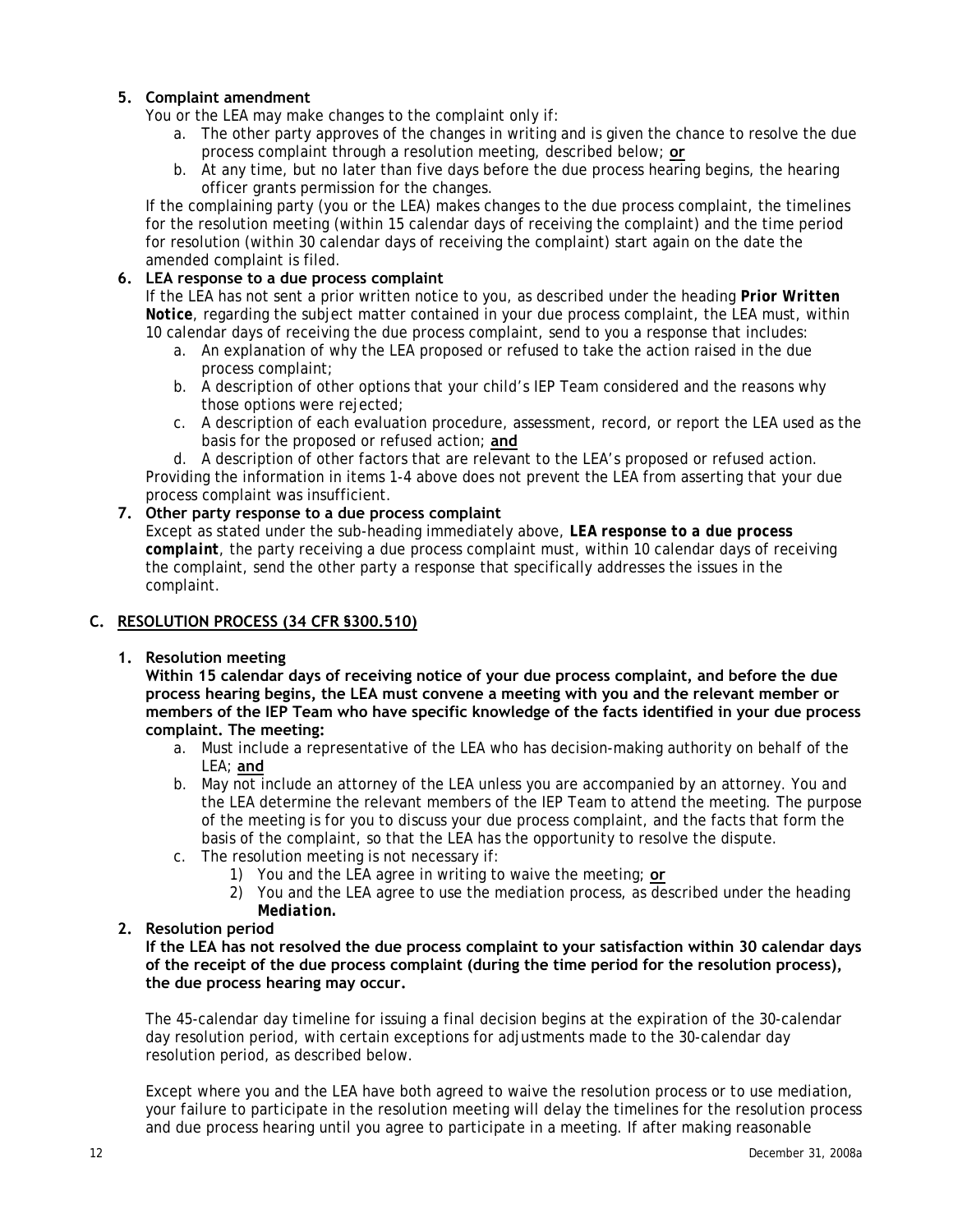efforts and documenting such efforts, the LEA is not able to obtain your participation in the resolution meeting, the LEA may, at the end of the 30-calendar day resolution period, request that a hearing officer dismiss your due process complaint. Documentation of such efforts must include a record of the LEA's attempts to arrange a mutually agreed upon time and place, such as:

- 1. Detailed records of telephone calls made or attempted and the results of those calls;
- 2. Copies of correspondence sent to you and any responses received; and
- 3. Detailed records of visits made to your home or place of employment and the results of those visits.

If the LEA fails to hold the resolution meeting within 15 calendar days of receiving notice of your due process complaint **or** fails to participate in the resolution meeting, you may ask a hearing officer to order that the 45-calendar day due process hearing timeline begin.

#### **3. Adjustments to the 30-calendar day resolution period**

If you and the LEA agree in writing to waive the resolution meeting, then the 45-calendar day timeline for the due process hearing starts the next day.

After the start of mediation or the resolution meeting and before the end of the 30-calendar day resolution period, if you and the LEA agree in writing that no agreement is possible, then the 45 calendar day timeline for the due process hearing starts the next day.

If you and the LEA agree to use the mediation process, at the end of the 30-calendar day resolution period, both parties can agree in writing to continue the mediation until an agreement is reached. However, if either you or the LEA withdraws from the mediation process, then the 45-calendar day timeline for the due process hearing starts the next day.

#### **4. Written settlement agreement**

If a resolution to the dispute is reached at the resolution meeting, you and the LEA must enter into a legally binding agreement that is:

- a. Signed by you and a representative of the LEA who has the authority to bind the LEA; and
- b. Agreement review period If you and the LEA enter into an agreement as a result of a resolution meeting, either party (you or the LEA) may void the agreement within 3 business days of the time that both you and the LEA signed the agreement.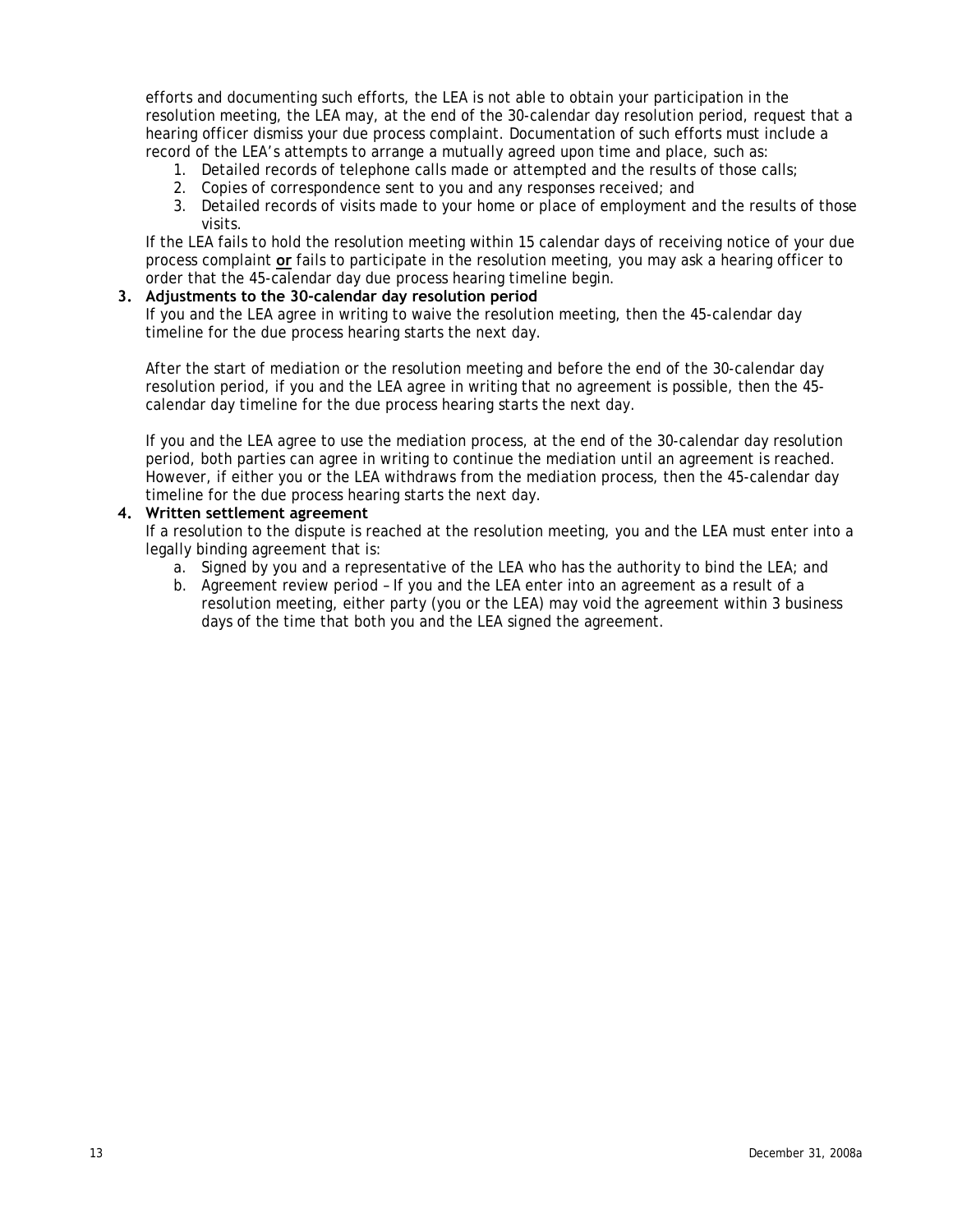## <span id="page-16-0"></span>**V. HEARINGS ON DUE PROCESS COMPLAINTS**

## **A. IMPARTIAL DUE PROCESS HEARING (34 CFR §300.511)**

## **1. General**

Whenever a due process complaint is filed, you or the LEA involved in the dispute must have an opportunity for an impartial due process hearing, as described in the *Due Process Complaint* and *Resolution Process* sections. In Pennsylvania, the due process system is administered by the Office for Dispute Resolution (ODR). (listed under *Resources*)

# **2. Impartial hearing officer**

# **At a minimum, a hearing officer:**

- a. Must not be an employee of the State Educational Agency or the LEA that is involved in the education or care of the child. However, a person is not an employee of the agency solely because he/she is paid by the agency to serve as a hearing officer;
- b. Must not have a personal or professional interest that conflicts with the hearing officer's objectivity in the hearing;
- c. Must be knowledgeable and understand the provisions of the IDEA, and Federal and State regulations pertaining to the IDEA, and legal interpretations of the IDEA by Federal and State courts; **and**
- d. Must have the knowledge and ability to conduct hearings, and to make and write decisions, consistent with appropriate, standard legal practice.

Each SEA must keep a list of those persons who serve as hearing officers that includes a statement of the qualifications of each hearing officer.

## **3. Subject matter of due process hearing**

The party (you or the LEA) that requests the due process hearing may not raise issues at the due process hearing that were not addressed in the due process complaint, unless the other party agrees.

## **4. Timeline for requesting a hearing**

a. **Time Limitations** 

**You or the LEA must request an impartial hearing on a due process complaint within two years of the date you or the LEA knew or should have known about the issue addressed in the complaint. The due process complaint must allege a violation that occurred not more than two years before the date you or the LEA knew and should have known about the alleged action that forms the basis of the due process complaint.**

# **Exceptions to the timeline**

The above timeline does not apply to you if you could not file a due process complaint because:

- 1. The LEA specifically misrepresented that it had resolved the problem or issue that you are raising in your complaint; **or**
- 2. The LEA withheld information from you that it was required to provide to you under Part B of the IDEA.

# **B. HEARING RIGHTS (34 CFR §300.512)**

## **1. General**

**Any party to a due process hearing (including a hearing relating to disciplinary procedures) or an appeal, as described under the sub-heading** *Appeal of decisions; impartial review* **has the right to:**

- a. Be accompanied and advised by a lawyer and/or persons with special knowledge or training regarding the problems of children with disabilities;
- b. Present evidence and confront, cross-examine, and require the attendance of witnesses;
- c. Prohibit the introduction of any evidence at the hearing that has not been disclosed to the other party at least five business days before the hearing;
- d. Obtain a written, or, at your option, electronic, word-for-word record of the hearing; **and**
- e. Obtain written, or, at your option, electronic findings of fact and decisions.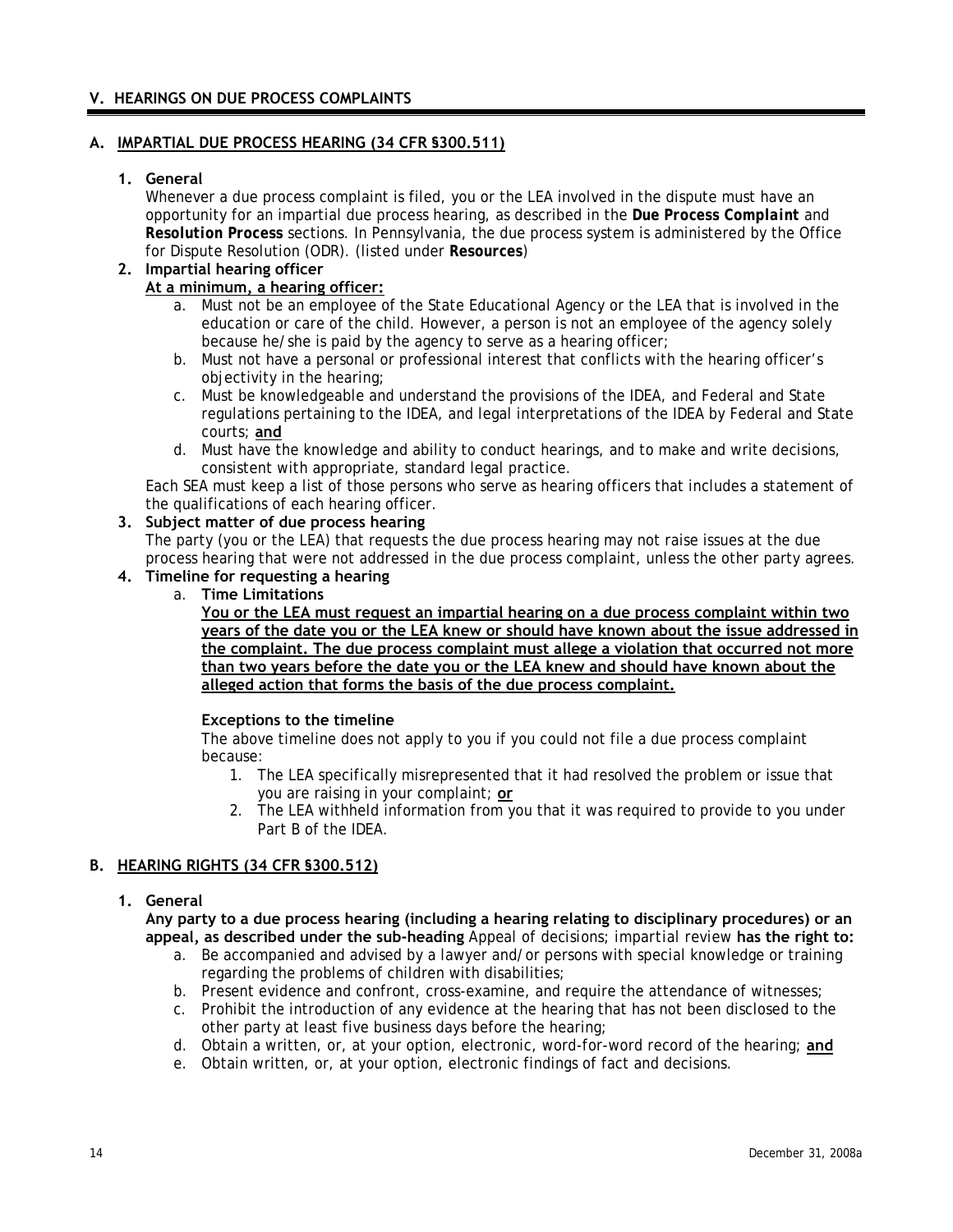<span id="page-17-0"></span>**2. Additional disclosure of information** 

**At least 5 business days prior to a due process hearing, you and the LEA must disclose to all other parties all evaluations completed by that date and recommendations based on those evaluations that you or the LEA intend to use at the hearing.** 

A hearing officer may prevent any party that fails to comply with this requirement from introducing the relevant evaluation or recommendation at the hearing without the consent of the other party.

# **3. Parental rights at hearings**

You must be given the right to:

- a. Have the child who is the subject of the hearing present;
- b. Open the hearing to the public; **and**
- c. Have the record of the hearing, the findings of fact and decisions provided to you at no cost.

### **C. HEARING DECISIONS (34 CFR §300.513)**

- **1.** *Decision of hearing officer* 
	- a. A hearing officer's decision on whether your child received FAPE must be based on substantive grounds.
	- b. In matters alleging a procedural violation, a hearing officer may find that your child did not receive FAPE only if the procedural inadequacies:
		- 1) Interfered with your child's right to FAPE;
		- 2) Significantly interfered with your opportunity to participate in the decision-making process regarding the provision of FAPE to your child; **or**
		- 3) Caused a deprivation of an educational benefit.
	- c. Construction clause

None of the provisions described above can be interpreted to prevent a hearing officer from ordering a LEA to comply with the requirements in the procedural safeguards section of the Federal regulations under Part B of the IDEA (34 CFR §§300.500 through 300.536). None of the provisions under the headings: *Filing a Due Process Complaint; Due Process Complaint; Model Forms; Resolution Process; Impartial Due Process Hearing; Hearing Rights; and Hearing Decisions* (34 CFR §§300.507 through 300.513), can affect your right to file an appeal of the due process hearing decisions with a court of competent jurisdiction.

# **2.** *Separate request for a due process hearing*

Nothing in the procedural safeguards section of the Federal regulations under Part B of the IDEA (34 CFR §§300.500 through 300.536) can be interpreted to prevent you from filing a separate due process complaint on an issue separate from a due process complaint already filed.

- **3.** *Findings and decision to advisory panel and general public* 
	- The SEA after deleting any personally identifiable information, must:
		- a. Provide the findings and decisions in the due process hearing or appeal to the State Special Education Advisor Panel (SEAP); **and**
		- b. Make those findings and decisions available to the public.

## **D. FINALITY OF DECISION; APPEAL; IMPARTIAL REVIEW (34 CFR §300.514)**

### *Finality of hearing decision*

A decision made in a due process hearing (including a hearing relating to disciplinary procedures) is final, except that any party involved in the hearing (you or the LEA) may appeal the decision to a court of competent jurisdiction.

### **E. TIMELINES AND CONVENIENCE OF HEARINGS (34 CFR §300.515)**

### **1. Timelines**

The SEA must ensure that not later than 45 calendar days after the expiration of the 30-calendar day period for resolution meetings **or**, as described under the sub-heading *Adjustments to the 30 calendar day resolution period*,

- a. A final decision is reached in the hearing; **and**
- b. A copy of the decision is mailed to you and the LEA.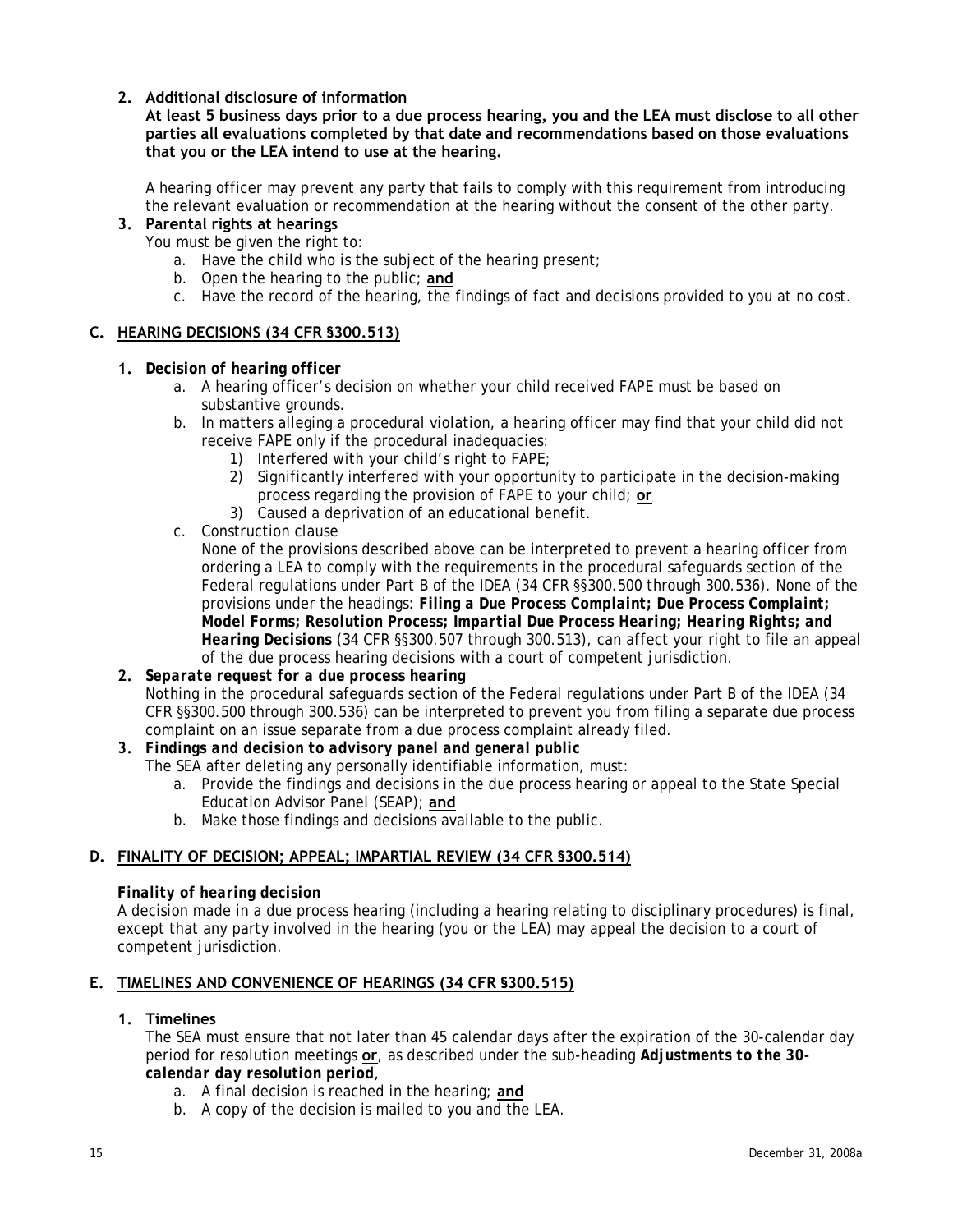# <span id="page-18-0"></span>**2.** *Extensions of Time*

A hearing or reviewing officer may grant specific extensions of time beyond the periods described above (45 calendar days for a hearing decision and 30 calendar days for a review decision) if you or the LEA make a request for a specific extension of the timeline. Each hearing involving oral arguments must be conducted at a time and place that is reasonably convenient to you or your child.

# **F. CIVIL ACTIONS, INCLUDING THE TIME PERIOD IN WHICH TO FILE THOSE ACTIONS (34 CFR §300.516)**

## **1. General**

Any party (you or the LEA) who does not agree with the findings and decision in the SEA's decision has the right to bring a civil action with respect to the matter that was the subject of the due process hearing (including a hearing relating to disciplinary procedures). The action may be brought in a district court of the United States without regard to the amount in dispute or in a State court of competent jurisdiction (a State court that has authority to hear this type of case). In Pennsylvania, the court of competent jurisdiction is the Commonwealth Court.

## **2. Time limitation**

The party (you or the LEA) bringing the action in a district court of the United States shall have 90 calendar days from the date of the decision of the SEA to file a civil action. The party bringing the action in the Commonwealth Court shall have 30 calendar days from the date of the decision of the SEA to file a civil action.

## **3. Additional procedures**

## **In any civil action, the court:**

- 1. Receives the records of the administrative proceedings;
- 2. Hears additional evidence at your request or at the LEA's request; **and**
- 3. Bases its decision on the preponderance of the evidence and grants the relief that the court determines to be appropriate.

### **4. Rule of construction**

Nothing in Part B of the IDEA restricts or limits the rights, procedures, and remedies available under the U.S. Constitution, the Americans with Disabilities Act of 1990, Title V of the Rehabilitation Act of 1973 (Section 504), or other Federal laws protecting the rights of children with disabilities, except that before the filing of a civil action under these laws seeking relief that is also available under Part B of the IDEA, the due process procedures described above must be exhausted to the same extent as would be required if the party filed the action under Part B of the IDEA. This means that you may have remedies available under other laws that overlap with those available under the IDEA, but in general, to obtain relief under those other laws, you must first exhaust the available under the IDEA, but in general, to obtain relief under those other laws, you must first exhaust the available administrative remedies under the IDEA (i.e., the due process complaint, resolution meeting, and impartial due process hearing procedures) before going into court unless some specific judicial exception is available which renders exhaustion of administrative remedies futile.

# **G. ATTORNEY'S FEES (34 CFR §300.517)**

### **1. General**

In any action or proceeding brought under Part B of the IDEA, the court, in its discretion, may award reasonable attorneys' fees as part of the costs:

- a. To you if you are considered the prevailing part.
- b. To a prevailing State Educational Agency or LEA, to be paid by your attorney, if the attorney: (a) filed a complaint or court case that the court finds is frivolous, unreasonable, or without foundation; **or** (b) continued to litigate after the litigation clearly became frivolous, unreasonable, or without foundation; **or**
- c. To a prevailing State Educational Agency or LEA, to be paid by you or your attorney, if your request for a due process hearing or later court case was presented for any improper purpose, such as to harass, to cause unnecessary delay, or to unnecessarily increase the cost of the action or proceeding.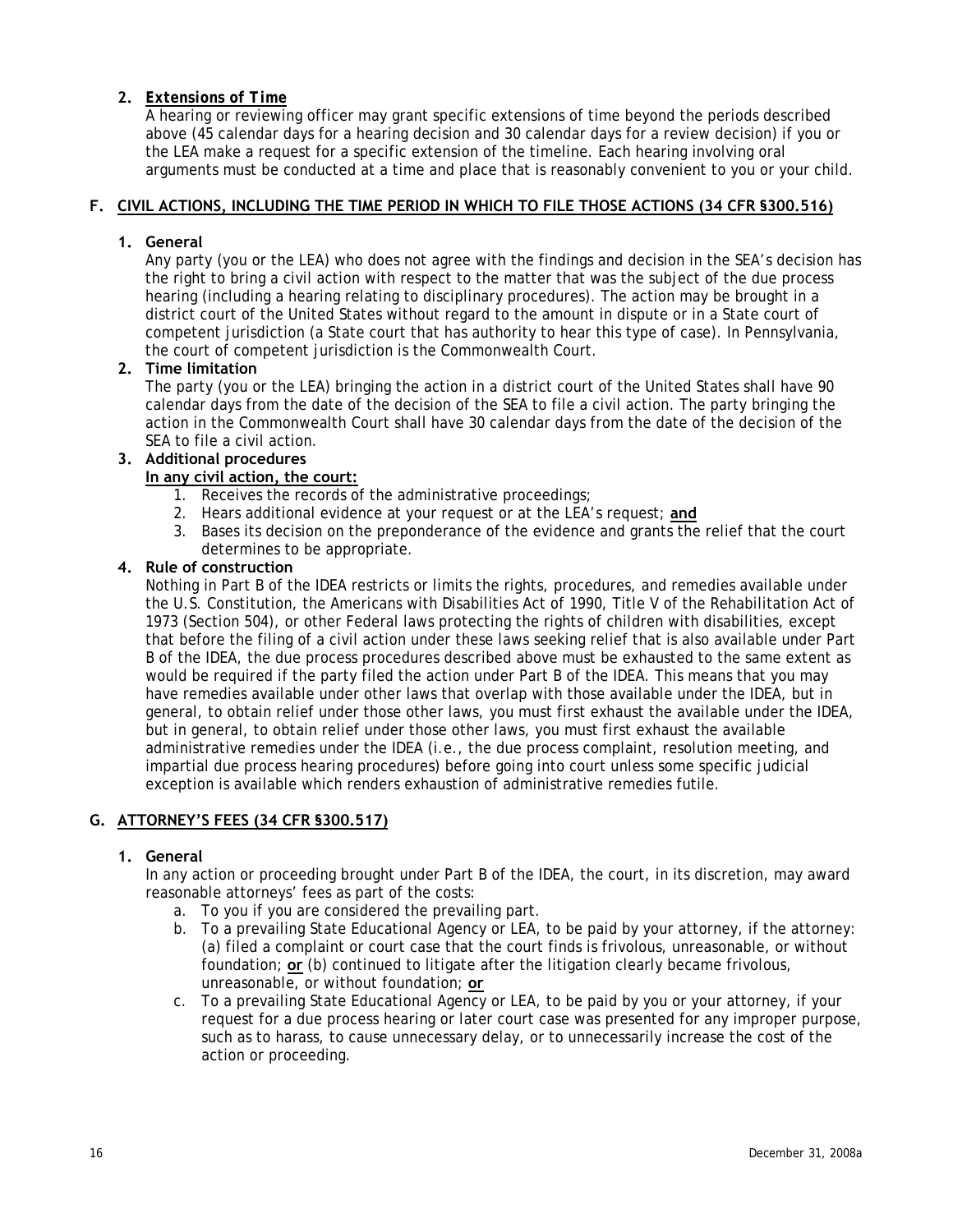## <span id="page-19-0"></span>**2. Reasonable Fees**

A court awards reasonable attorneys' fees consistent with the following:

- a. Fees must be based on rates prevailing in the community in which the action or hearing arose for the kind and quality of services furnished. No bonus or multiplier may be used in calculating the fees awarded.
- b. Fees may not be awarded and related costs may not be reimbursed in any action or proceeding under Part B of the IDEA for services performed after a written offer of settlement to you if:
	- 1) The offer is made within the time prescribed by Rule 68 of the Federal Rules of Civil Procedure or, in the case of a due process hearing or State-level review, at any time more than 10 calendar days before the proceeding begins;
	- 2) The offer is not accepted within 10 calendar days; **and**
	- 3) The court or administrative hearing officer finds that the relief finally obtained by you is not more favorable to you than the offer of settlement.
	- 4) Notwithstanding these restrictions, an award of attorneys' fees and related costs may be made to you if you prevail and you were substantially justified in rejecting the settlement offer.
- c. Fees may NOT be awarded relating to any meeting of the IEP Team unless the meeting is held as a result of an administrative proceeding or court action. A resolution meeting, as described under the heading *Resolution meeting*, is not considered a meeting convened as a result of an administrative hearing or court action, and also is not considered an administrative hearing or court action for purposes of these attorneys' fees provisions.
- d. Fees also may not be awarded for a mediation as described under the heading Mediation.

# **3. Reduction in Fees**

The court reduces, as appropriate, the amount of the attorneys' fees awarded under Part B of the IDEA if the court finds that:

- a. You, or your attorney, during the course of the action or proceeding, unreasonably delayed the final resolution of the dispute;
- b. The amount of the attorneys' fees otherwise authorized to be awarded unreasonably exceeds the hourly rate prevailing in the community for similar services by attorneys of reasonably similar skill, reputation, and experience;
- c. The time spent and legal services furnished were excessive considered the nature of the action or proceeding; **or**
- d. The attorney representing you did not provide to the LEA the appropriate information in the due process request notice as described under the heading *Due Process Complaint*.

However, the court may not reduce fees if the court finds that the State or LEA unreasonably delayed the final resolution of the action or proceeding or there was a violation under the procedural safeguards provisions of Part B of the IDEA.

## **H. MODEL FORMS (34 CFR §300.509)**

While the State Educational Agency (SEA) has developed model forms to help you file a due process complaint and a State complaint. The SEA or the LEA may not require you to use these model forms. In fact, you can use this form or another appropriate model form, so long as it contains the required information for filing a due process complaint or a State complaint.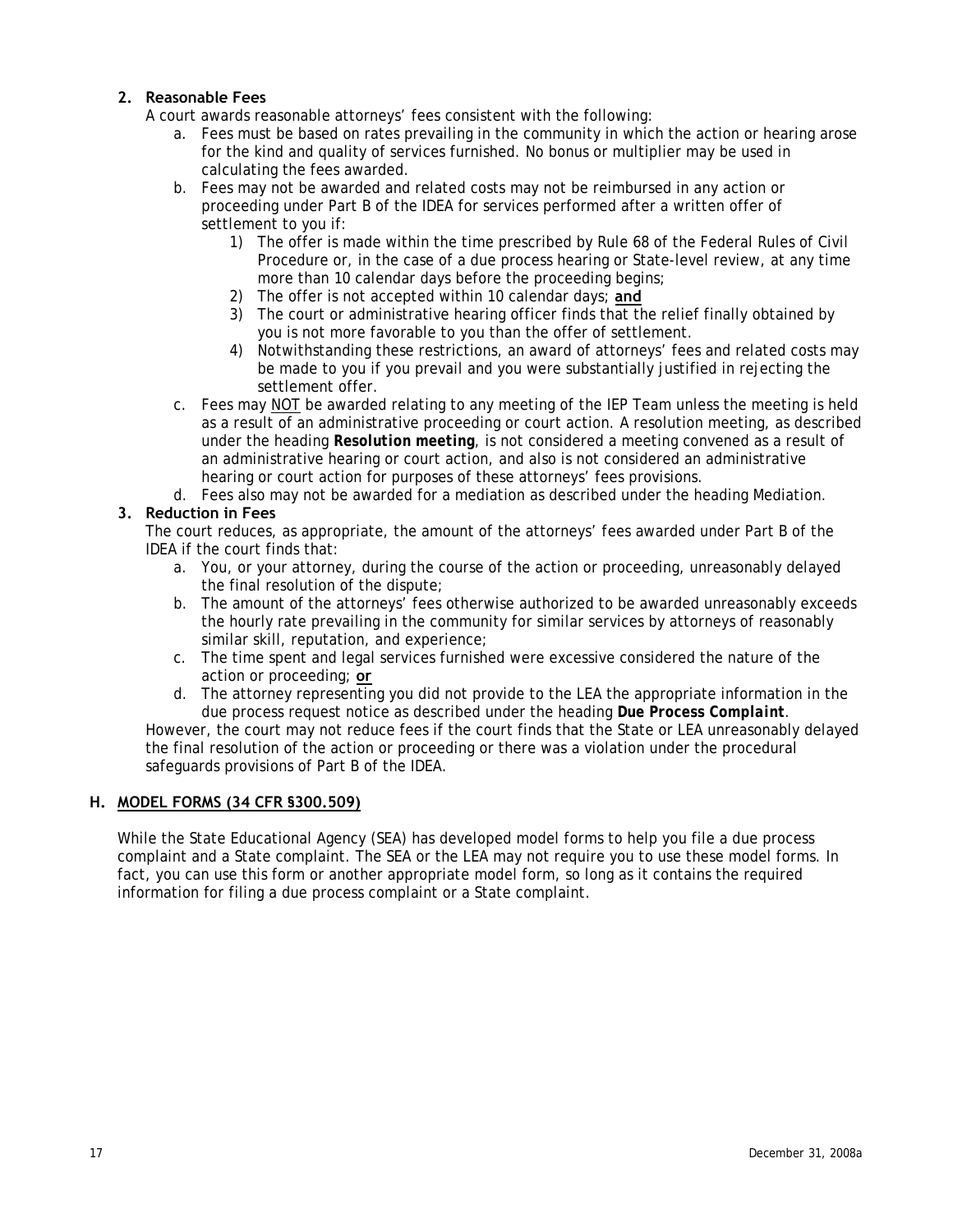# <span id="page-20-0"></span>**A. GENERAL**

The SEA must make mediation available to allow you and the LEA to resolve disagreements involving any matter under Part B of the IDEA, including matters arising prior to the filing of a due process complaint. Thus, mediation is available to resolve disputes under Part B of the IDEA, whether or not you or the LEA have filed a due process complaint to request a due process hearing as described under the heading *Filing a Due Process Complaint*.

# **B. PROCEDURAL REQUIREMENTS**

### **The procedures must ensure that the mediation process:**

- 1. Is voluntary on your part and the LEA's part;
- 2. Is not used to deny or delay your right to a due process hearing, or to deny any other rights you have under Part B of the IDEA; **and**
- 3. Is conducted by a qualified and impartial mediator who is trained in effective mediation techniques.
- 4. The SEA must maintain a list of people you are qualified mediators and are knowledgeable in the laws and regulations relating to the provision of special education and related services. The SEA must select mediators on a random, rotational, or other impartial basis.
- 5. The State is responsible for the cost of the mediation process, including the costs of meetings.
- 6. Each session in the mediation process must be scheduled in a timely manner and held at a place that is convenient for you and the LEA.
- **7. If you and the LEA resolve a dispute through the mediation process, both parties must enter into a legally binding agreement that sets forth the resolution and that:**
	- a. States that all discussions that happened during the mediation process will remain confidential and may not be used as evidence in any subsequent due process hearing or civil proceeding; **and**
	- b. Is signed by both you and a representative of the LEA who has the authority to bind the LEA.
- 8. A written, signed mediation agreement is enforceable in any State court of competent jurisdiction (a court that has the authority under State law to hear this type of case) or in a district court of the United States.
- 9. Discussions that happened during the mediation process must be confidential. They cannot be used as evidence in any future due process hearing or civil proceeding of any Federal court or State Court of a State receiving assistance under Part B of IDEA.

# **C. IMPARTIALITY OF MEDIATOR**

The mediator:

1. May not be an employee of the SEA or the LEA that is involved in the education or care of your child; **and**

2. Must not have a personal or professional interest which conflicts with the mediator's objectivity.

A person who otherwise qualifies as a mediator is not an employee of a LEA or SEA solely because he or she is paid by the agency to serve as a mediator.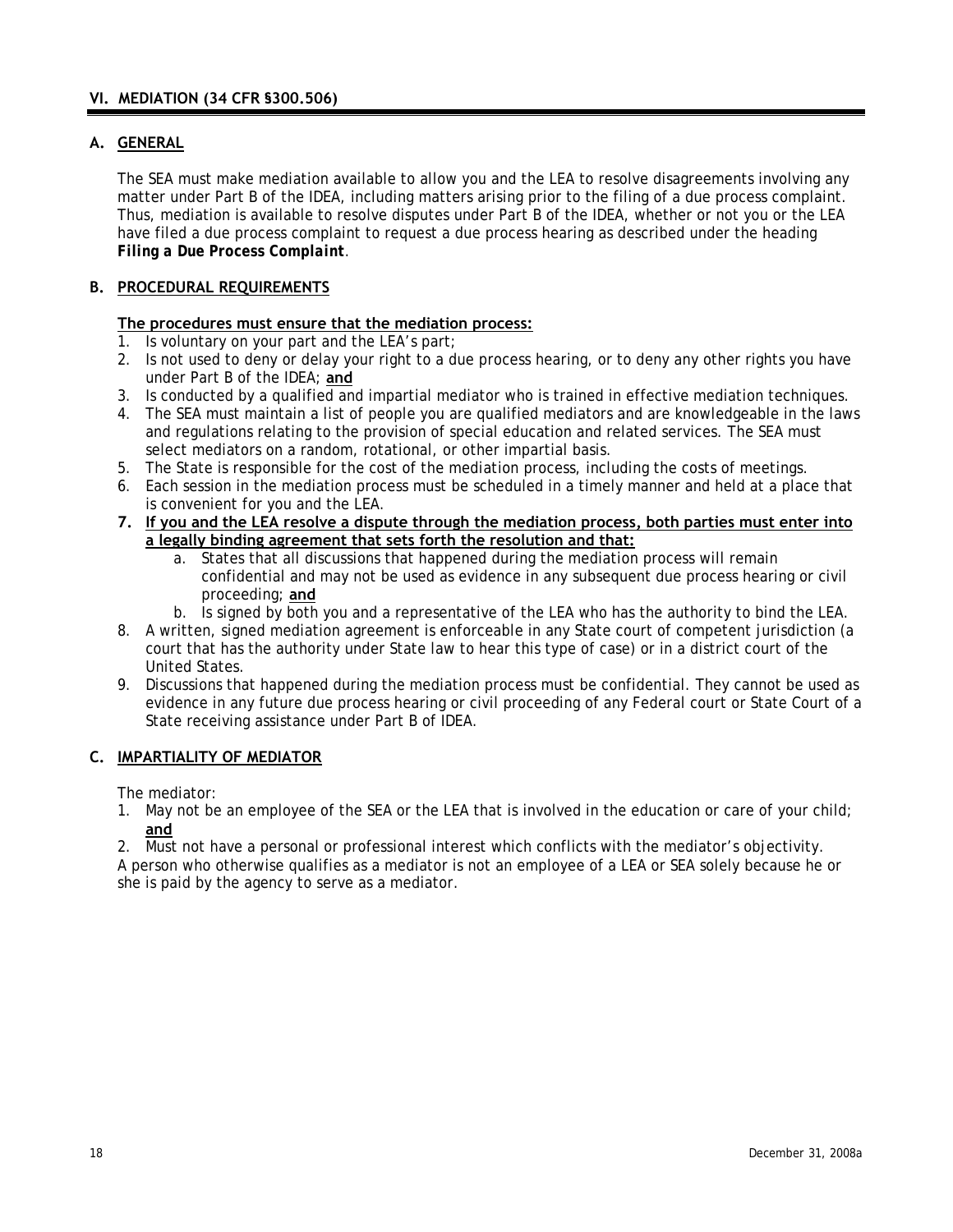## <span id="page-21-0"></span>**A. GENERAL**

# **THE CHILD'S PLACEMENT PENDING MEDIATION AND DUE PROCESS (34 CFR §300.518)**

Except as provided below under the heading **PROCEDURES WHEN DISCIPLINING CHILDREN WITH DISABILITIES**, once a due process complaint is sent to the other party, during the resolution process time period, during mediation, and while waiting for the decision of any impartial due process hearing or court proceeding, unless you and the State or LEA agree otherwise, your child must remain in his or her current educational placement.

If the due process complaint involves an application for initial admission to public school, your child, with your consent, must be placed in the regular public school program until the completion of all such proceedings.

If the due process complaint involves an application for initial services under Part B of the IDEA for a child who is transitioning from being served under Part C of the IDEA to Part B of the IDEA and who is no longer eligible for Part C services because the child has turned three, the LEA may be required to provide the Part C services that the child has been receiving. Children are entitled to pendency – that is, the continuation of the services set forth in their IFSP – when a dispute arises when they are transitioning into the preschool Early Intervention program at age three (3) and the family requests a formal hearing to resolve the dispute. If the child is found eligible under Part B of the IDEA and you consent for the child to receive special education and related services for the first time, then, pending the outcome of the proceedings, the LEA must provide those special education and related services that are not in dispute (those which you and the LEA both agree upon).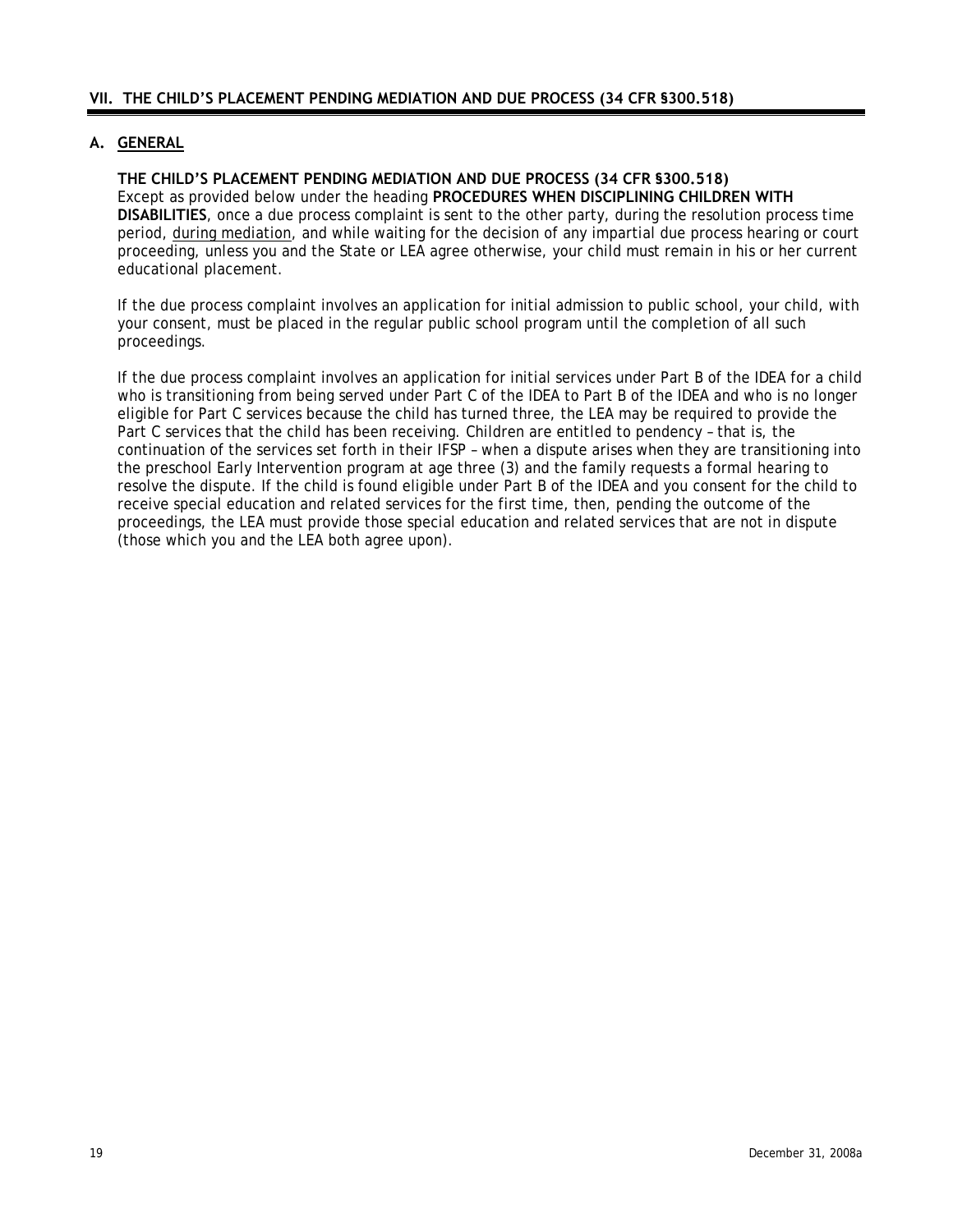# <span id="page-22-0"></span>**THIS SECTION OUTLINES PROCEDURES FOR DISCIPLINARY EXCLUSION OF CHILDREN WITH DISABILITIES.**

There are special rules in Pennsylvania for excluding children with disabilities served by LEAs for disciplinary reasons. Unless indicated otherwise, children in charter schools follow the same procedures:

## **A. AUTHORITY OF SCHOOL PERSONNEL (34 CFR §300.530)**

### **1. Case-by-case determination**

School personnel may consider any unique circumstances on a case-by-case basis, when determining whether a change of placement, made in accordance with the following requirements related to discipline, is appropriate for a child with a disability who violates a school code of student conduct.

## **2. General**

To the extent that they also take such action for children without disabilities, school personnel may, for not more than **10 consecutive school days**, remove a child with a disability (other than a child with mental retardation) who violates a code of student conduct from his or her current placement to an appropriate interim alternative educational setting, another setting, or suspension. School personnel may also impose additional removals of the child of not more than **10 consecutive school days** in that same school year for separate incidents of misconduct, as long as those removals do not constitute a change of placement (see *Change of Placement Because of Disciplinary Removals* for the definition, below) or exceed 15 cumulative school days in a school year. Once a child with a disability has been removed from his or her current placement for a total of **10 school days** in the same school year, the LEA must, during any subsequent days of removal in that school year, provide services to the extent required below under the sub-heading *Services*.

## **3. Additional authority**

If the behavior that violated the student code of conduct was not a manifestation of the child's disability (see *Manifestation determination*, below) and the disciplinary change of placement would exceed **10 consecutive school days**, school personnel may apply the disciplinary procedures to that child with a disability in the same manner and for the same duration as it would to children without disabilities, except that the school must provide services to that child as described below under *Services*. The child's IEP Team determines the interim alternative educational setting for such services. Under PA special education regulations (22 Pa. Code Sec. 14.143), a disciplinary exclusion of a student with a disability for more than 15 cumulative school days in a school year will be considered a pattern so as to be deemed a change in educational placement (explained under Change of Placement Because of Disciplinary Removals). The LEA is required to issue a NOREP/Prior Written Notice to parents prior to a removal that constitutes a change in placement (removal for more than 10 consecutive days or 15 cumulative days).

### **4. Services**

The services that must be provided to a child with a disability who has been removed from the child's current placement may be provided to an interim alternative educational setting. A LEA is only required to provide services to a child with a disability who has been removed from his or her current placement for **10 school days or less** in that school year, if it provides services to a child without disabilities who has been similarly removed. Students may have the responsibility to make up exams and work missed while being disciplined by suspension and may be permitted to complete these assignments within guidelines established by their LEA.

A child with a disability who is removed from the child's current placement for **more than 10 consecutive school days** must:

- a. Continue to receive educational services, so as to enable the child to continue to participate in the general education curriculum, although in another setting, and to progress toward meeting the goals set out in the child's IEP; **and**
- b. Receive, as appropriate, a functional behavioral assessment, and behavioral intervention services and modifications that are designed to address the behavior violation so that it does not happen again.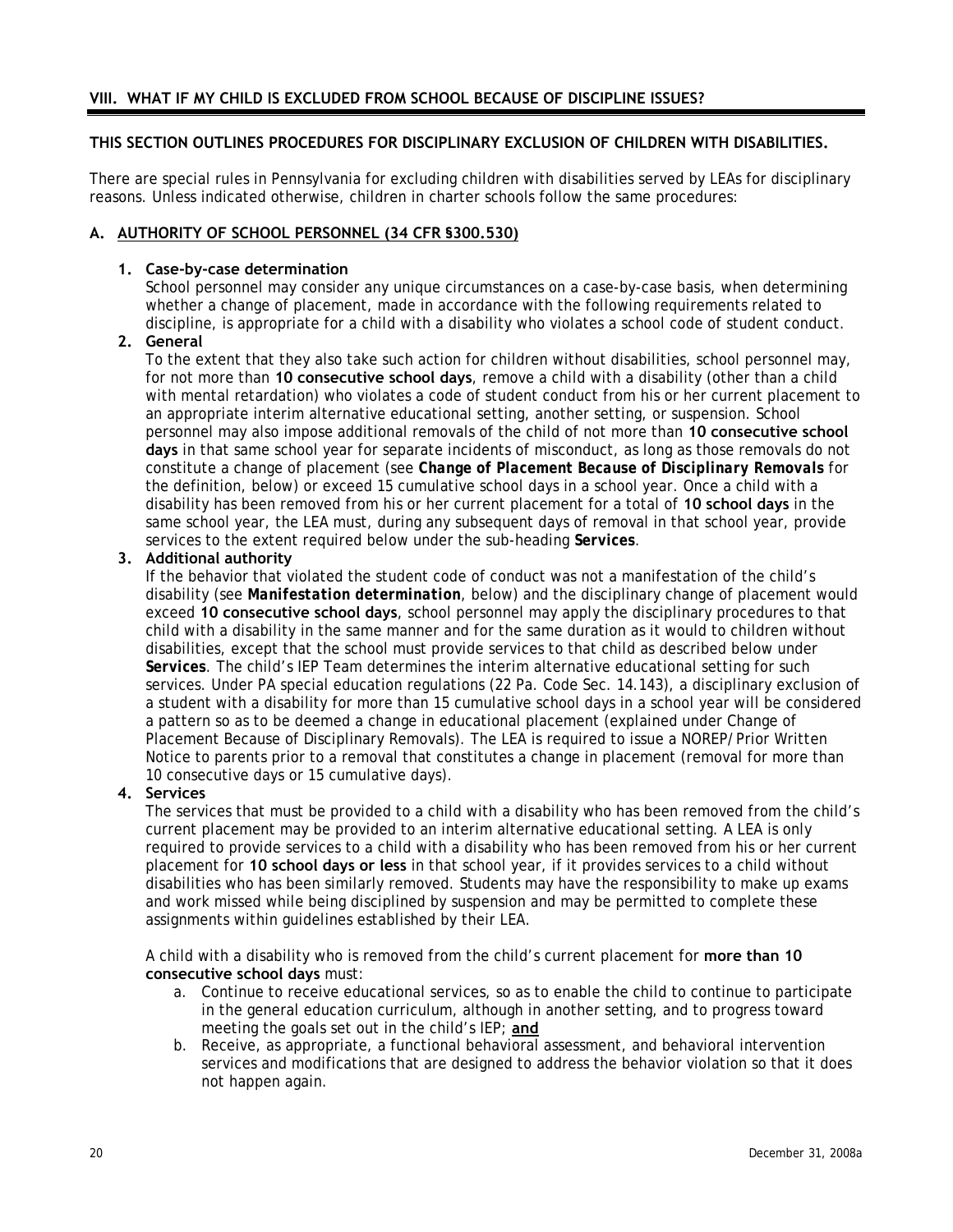After a child with a disability has been removed from his or her current placement for **10 school days** during one school year, or **if** current removal is for **10 consecutive school days** or less, **and** if the removal is not a change of placement (see definition below), **then** school personnel, in consultation with at least one of the child's teachers, determine the extent to which services are needed to enable the child to continue to participate in the general education curriculum, although in another setting, and to progress toward meeting the goals set out in the child's IEP.

If the removal is a change of placement (see definition below), the child's IEP Team determines the appropriate services to enable the child to continue to participate in the general education curriculum, although in another setting, and to progress toward meeting the goals set out in the child's IEP.

## **5. Manifestation determination**

**Within** 10 school days **of any decision to change the placement of a child with a disability because of a violation of a code of student conduct (except for a removal that does not constitute a change in educational placement i.e., is for** 10 consecutive school days **or less and not a change of placement), the LEA, the parent, and relevant members of the IEP Team (as determined by the parent and the LEA) must review all relevant information in the student's file, including the child's IEP, any teacher observations, and any relevant information provided by the parents to determine:**

- a. If the conduct in question was caused by, or had a direct and substantial relationship to, the child's disability; **or**
- b. If the conduct in question was the direct result of the LEA's failure to implement the child's IEP.

If the LEA, the parent, and relevant members of the child's IEP Team determine that either of those conditions was met, the conduct must be determined to be a manifestation of the child's disability.

If the LEA, the parent, and relevant members of the child's IEP Team determine that the conduct in question was the direct result of the LEA's failure to implement the IEP, the LEA must take immediate action to remedy those deficiencies.

# **6. Determination that behavior was a manifestation of the child's disability**

If the LEA, the parent, and relevant members of the IEP Team determine that the conduct was a manifestation of the child's disability, the IEP Team must either:

- a. Conduct a functional behavioral assessment, unless the LEA had conducted a functional behavioral assessment before the behavior that resulted in the change of placement occurred, and implement a behavioral intervention plan for the child; **or**
- b. If a behavioral intervention plan already has been developed, review the behavioral intervention plan, and modify it, as necessary, to address the behavior.

Except as described below under the sub-heading **Special circumstances**, the LEA must return the child to the placement from which the child was removed, unless the parent and the district agree to a change of placement as part of the modification of the behavioral intervention plan.

# **7. Special circumstances**

Whether or not the behavior was a manifestation of the child's disability, school personnel may remove a student to an interim alternative educational setting (determined by the child's IEP Team) for up to 45 school days, if the child:

- a. Carries a weapon (see the **Definitions** below) to school or has a weapon at school, on school premises, or at a school function under the jurisdiction of the LEA:
- b. Knowingly has or uses illegal drugs (see the **Definitions** below), or sells or solicits the sale of a controlled substance, (see the **Definitions** below), while at school, on school premises, or at a school function under the jurisdiction of the LEA; **or**
- c. Has inflicted serious bodily injury (see the **Definitions** below) upon another person while at school, on school premises, or at a school function under the jurisdiction of the State Educational Agency or a LEA.

# **8. Definitions**

- a. *Controlled substance* means a drug or other substance identified under schedules I, II, III, IV, or V in section 202 (c) of the Controlled Substances Act (21 U.S.C. 812(c)).
- b. *Illegal drug* means a controlled substance; but does not include a controlled substance that is legally possessed or used under the supervision of a licensed health-care professional or that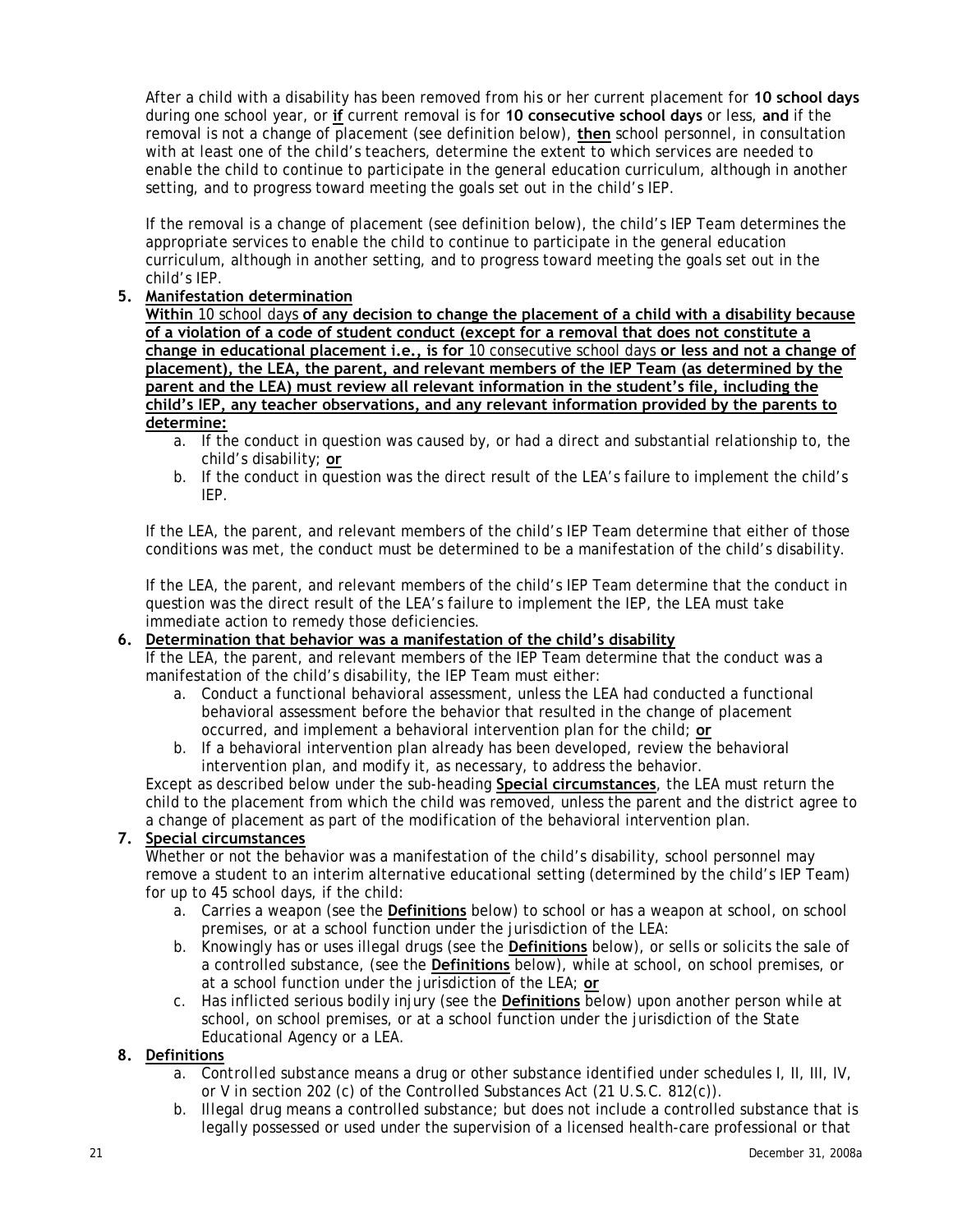is legally possessed or used under any other authority under that Act or under any other provision of Federal law.

- <span id="page-24-0"></span>c. *Serious bodily* injury has the meaning given the term "serious bodily injury" under paragraph (3) of subsection (h) of section 1365 of title 18, United States Code.
- d. *Weapon* has the meaning given the term "dangerous weapon" under paragraph (2) of the first subsection (g) of section 930 of title 18, United States Code.

## **9. Notification**

On the date it makes the decision to make a removal that is a change of placement of the child because of a violation of a code of student conduct, the LEA must notify the parents of that decision, and provide the parents with a procedural safeguards notice.

## **B. CHANGE OF PLACEMENT BECAUSE OF DISCIPLINARY REMOVALS (34 CFR §300.536)**

A removal of a child with a disability from the child's current educational placement is a **change of placement** requiring a NOREP/prior written notice if:

- 1. The removal is for more than 10 consecutive school days; **or**
- 2. The removal is for 15 cumulative school days total in any one school year;
- 3. The child has been subjected to a series of removals that constitute a pattern because:
	- a. The series of removals total more than 10 school days in a school year;
	- b. The child's behavior is substantially similar to the child's behavior in previous incidents that resulted in a series of removals;
	- c. Of such additional factors as the length of each removal, the total amount of time the child has been removed, and the proximity of the removals to one another; **and**

Whether a pattern of removals constitutes a change of placement is determined on a case-by-case basis by the LEA and, if challenged, is subject to review through due process and judicial proceedings.

### **C. DETERMINATION OF SETTING (34 CFR §300.531)**

The IEP must determine the interim alternative educational setting for removals that are **changes of placement**, and removals under the headings *Additional authority* and *Special circumstances*, above.

## **D. APPEAL (34 CFR §300.532)**

### **1. General**

The parent of a child with a disability may file a due process complaint (see above) to request a due process hearing if he or she disagrees with:

- a. Any decision regarding placement made under these discipline provisions; **or**
- b. The manifestation determination described above.

The LEA may file a due process complaint (see above) to request a due process hearing if it believes that maintaining the current placement of the child is substantially likely to result in injury to the child or to others.

### **2. Authority of hearing officer**

A hearing officer that meets the requirements described under the sub-heading *Impartial Hearing Officer* must conduct the due process hearing and make a decision. The hearing officer may:

- a. Return the child with a disability to the placement from which the child was removed if the hearing officer determines that the removal was a violation of the requirements described under the heading Authority of School Personnel, or that the child's behavior was a manifestation of the child's disability; or
- b. Order a change of placement of the child with a disability to an appropriate interim alternative educational setting for not more than 45 school days if the hearing officer determines that maintaining the current placement of the child is substantially likely to result in injury to the child or to others.

These hearing procedures may be repeated, if the LEA believes that returning the child to the original placement is substantially likely to result in injury to the child or to others.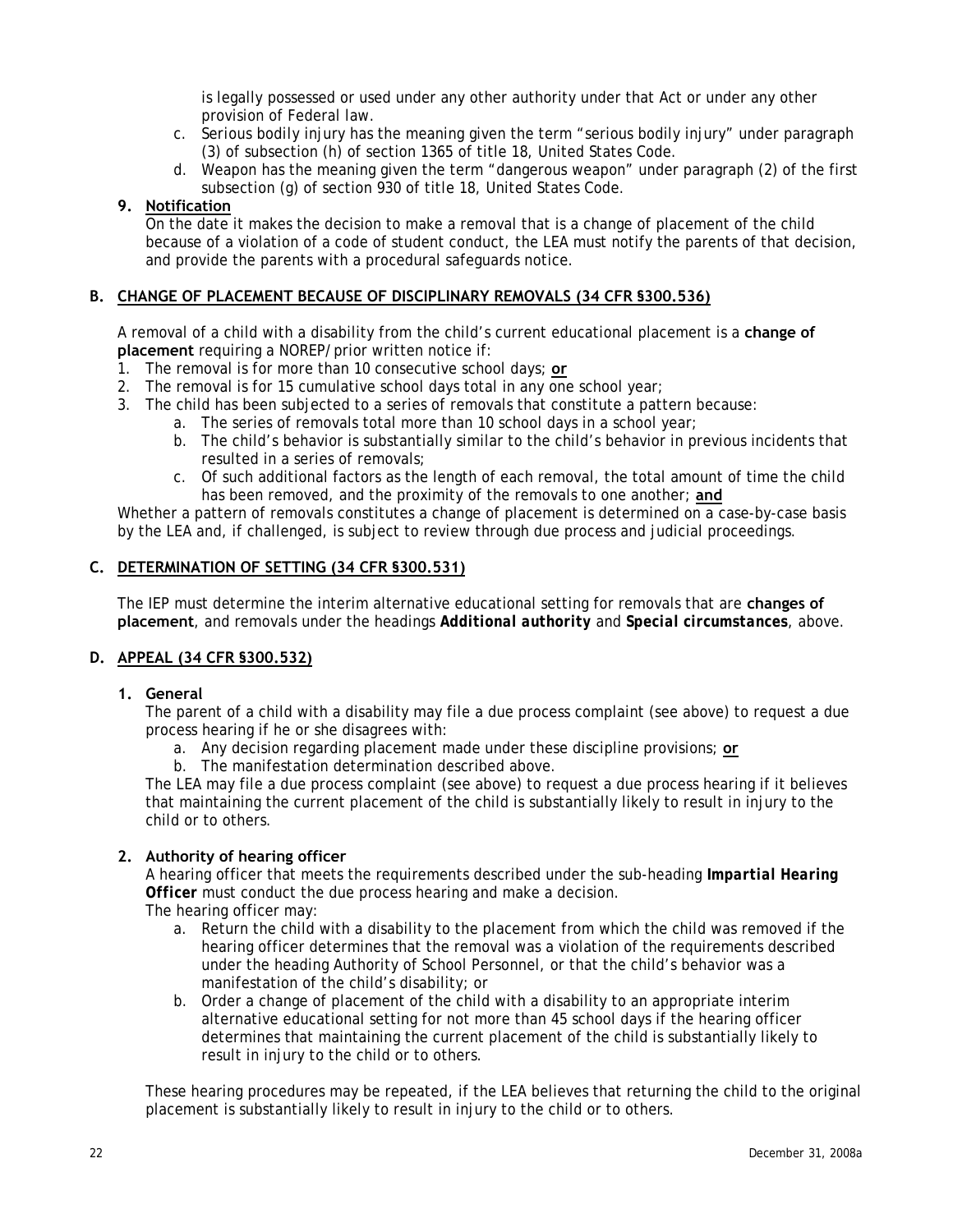<span id="page-25-0"></span>Whenever a parent or a LEA files a due process complaint to request such a hearing, a hearing must be held that meets the requirements described under the headings *Due Process Complaint Procedures, Hearings on Due Process Complaints*, except as follows:

- 1. The SEA must arrange for an expedited due process hearing, which must occur within **20** school days of the date the hearing is filed and must resulting a determination within **10** school days after the hearing.
- 2. Unless the parents and the LEA agree in writing to waive the meeting, or agree to use mediation, a resolution meeting must occur within **7** calendar days of receiving notice of the due process complaint. The hearing may proceed unless the matter has been resolved to the satisfaction of both parties within **15** calendar days of receipt of the due process complaint.

A party may appeal the decision in an expedited due process hearing in the same way as they may for decisions in other due process hearings (see *Appeals*, above).

# **E. PLACEMENT DURING APPEALS (34 CFR §300.533)**

When, as described above, the parent or LEA has filed a due process complaint related to disciplinary matters, the child must (unless the parent and the State Educational Agency or LEA agree otherwise) remain in the interim alternative educational setting pending the decision of the hearing officer, or until the expiration of the time period of removal as provided for and described under the heading *Authority of School Personnel*, whichever occurs first.

### **Special Rules for Students with Mental Retardation**

The disciplinary removal of a child with mental retardation attending either a LEA or a charter and cyber charter school for any amount of time is considered a change in placement under 22 Pa. Code Sec. 14.143 and requires NOREP/prior written notice (if the disciplinary event does not involve drugs, weapons and/or serious bodily injury). A removal from school is not a change in placement for a child who is identified with mental retardation when the disciplinary event involves weapons, drugs, and/or serious bodily injury.

According to certain assurances the Commonwealth entered into related to the PARC consent decree, an LEA may suspend on a limited basis a student with mental retardation who presents a danger to himself or others upon application and approval by the Bureau of Special Education and only to the extent that a student with a disability other than mental retardation could be suspended.

## **F. PROTECTIONS FOR CHILDREN NOT YET ELIGIBLE FOR SPECIAL EDUCATION AND RELATED SERVICES (34 CFR §300.534)**

# **1. General**

If a child has not been determined eligible for special education and related services and violates a code of student conduct, but the LEA had knowledge (as determined below) before the behavior that brought about the disciplinary action occurred, that the child was a child with a disability, then the child may assert any of the protections described in this notice.

# **2. Basis of knowledge for disciplinary matters**

## **A LEA must be deemed to have knowledge that a child is a child with a disability if, before the behavior that brought about the disciplinary action occurred:**

- a. The parent of the child expressed concern in writing that the child is in need of special education and related services to supervisory or administrative personnel of appropriate educational agency, or a teacher of the child;
- b. The parent request an evaluation related to eligibility for special education and related services under Part B of the IDEA; **or**
- c. The child's teacher, or other LEA personnel expressed specific concerns about a pattern of behavior demonstrated by the child directly to the LEA's director of special education or to other supervisory personnel of the LEA.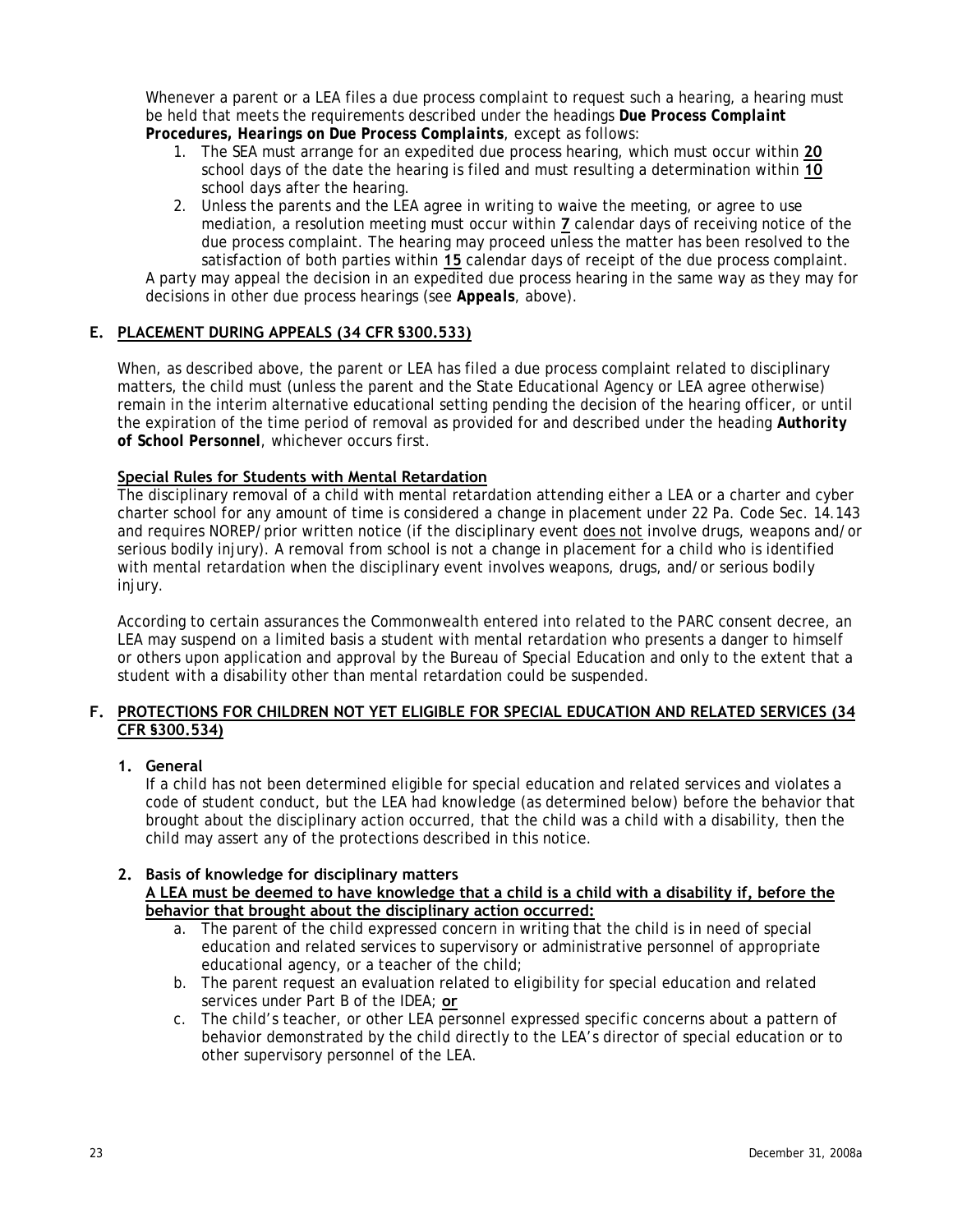# <span id="page-26-0"></span>**3. Exception**

# **A LEA would not be deemed to have such knowledge if:**

- a. The child's parent has not allowed an evaluation of the child or refused special education services; **or**
- b. The child has been evaluated and determined to not be a child with a disability under Part B of the IDEA.

## **4. Conditions that apply if there is no basis of knowledge**

If prior to taking disciplinary measures against the child, a LEA does not have knowledge that a child is a child with a disability, as described above under the sub-headings *Basis of knowledge for disciplinary matters* and *Exception*, the child may be subjected to the disciplinary measures that are applied to children without disabilities who engaged in comparable behaviors.

However, if a request is made for an evaluation of a child during the time period in which the child is subjected to disciplinary measures, the evaluation must be conducted in an expedited manner.

Until the evaluation is completed, the child remains in the educational placement determined by school authorities, which can include suspension or expulsion without educational services. If the child is determined to be a child with a disability, taking into consideration information from the evaluation conducted by the LEA, and information provided by the parents, the LEA must provide special education and related services in accordance with Part B of the IDEA, including the disciplinary requirements described above.

## **G. REFERRAL TO AND ACTION BY LAW ENFORCEMENT AND JUDICIAL AUTHORITIES (34 CFR §300.535)**

### **1. The state and federal regulations do not:**

- a. Prohibit an agency from reporting a crime committed by a child with a disability to appropriate authorities; **or**
- b. Prevent State law enforcement and judicial authorities from exercising their responsibilities with regard to the application of Federal and State law to crimes committed by a child with a disability.

Subsequent to a referral to law enforcement, an updated functional behavior assessment and positive behavior support plan are required.

### **2. Transmittal of records**

If a LEA reports a crime committed by a child with a disability, the LEA:

- a. Must ensure that copies of the child's special education and disciplinary records are transmitted for consideration by the authorities to whom the agency reports the crime; **and**
- b. May transmit copies of the child's special education and disciplinary records only to the extent permitted by FERPA.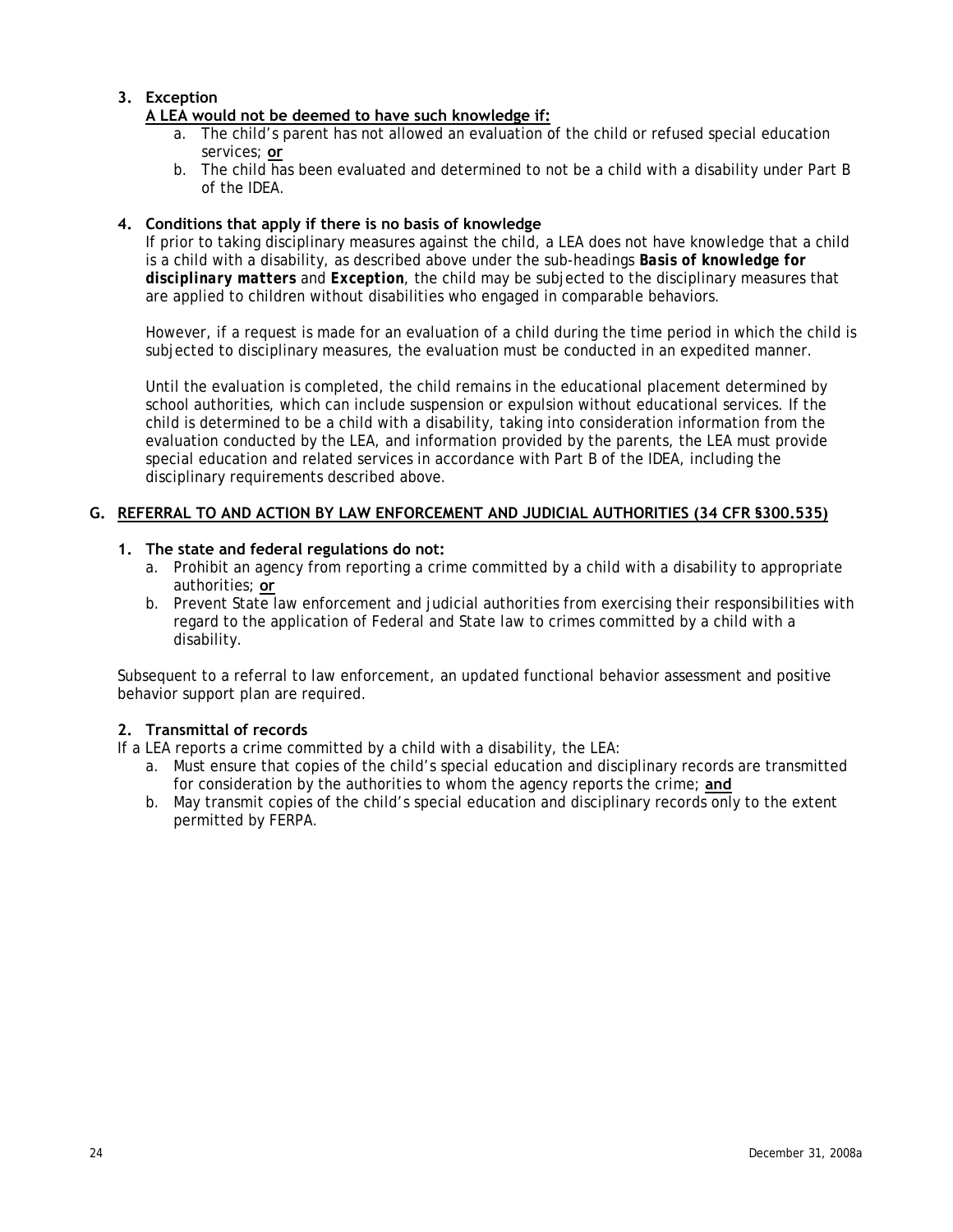### <span id="page-27-0"></span>**IX. WHAT SPECIAL EDUCATION SERVICES ARE AVAILABLE FOR MY CHILD, IF PARENTALLY PLACED IN A PRIVATE SCHOOL?**

## **THIS SECTION ADDRESSES THE SPECIAL EDUCATION SERVICES AVAILABLE TO CHILDREN PLACED BY THEIR PARENTS IN PRIVATE SCHOOL.**

## **A. GENERAL RULE (34 CFR §300.148)**

Part B of the IDEA does not require a LEA to pay for the cost of education, including special education and related services, of your child with a disability at a private school or facility if the LEA made FAPE available to your child and you choose to place the child in a private school or facility. However, the IU where the private school is located must include your child in the population whose needs are addressed under the Part B provisions regarding children who have been placed by their parents in a private school under 34 CFR §§300.131 through 300.144.

## **B. EXCEPTIONS**

## **1. Reimbursement for private school placement**

If your child previously received special education and related services under the authority of a LEA, and you choose to enroll your child in a private preschool, elementary school, or secondary school without the consent of or referral by the LEA, a court or a hearing officer may require the agency to reimburse you for the cost of that enrollment if the court or hearing officer finds that the agency had not made FAPE available to your child in a timely manner prior to that enrollment and that the private placement is appropriate. A hearing officer or court may find your placement to be appropriate, even if the placement does not meet the State standards that apply to education provided by the State Educational Agency and LEAs.

### **2. Limitation on reimbursement**

The cost of reimbursement described in the paragraph above may be reduced or denied:

- a. If: (a) At the most recent IEP meeting that you attended prior to your removal of your child from the public school, you did not inform the IEP Team that you were rejecting the placement proposed by the LEA to provide FAPE to your child, including stating your concerns and your intent to enroll your child in a private school at public expense; or (b) At least 10 business days (including any holidays that occur on a business day) prior to your removal of your child from the public school, you did not give written notice to the LEA of that information;
- b. If, prior to your removal of your child from the public school, the LEA provided prior written notice to you, of its intent to evaluate your child (including a statement of the purpose of the evaluation that was appropriate and reasonable), but you did not make the child available for the evaluation; **or**
- c. Upon a court's finding that your actions were unreasonable.

# **3. Exceptions to Limitation on Reimbursement**

The cost of reimbursement:

- a. Must not be reduced or denied for failure to provide the notice if: (a) The school prevented you from providing the notice; (b) You had not received notice of your responsibility to provide the notice described above; or (c) Compliance with the requirements above would likely result in physical harm to your child; **and**
- b. May, in the discretion of the court or a hearing officer, not be reduced or denied for the parents' failure to provide the required notice if: (a) The parent is not literate or cannot write in English; or (b) Compliance with the above requirement would likely result in serious emotional harm to the child.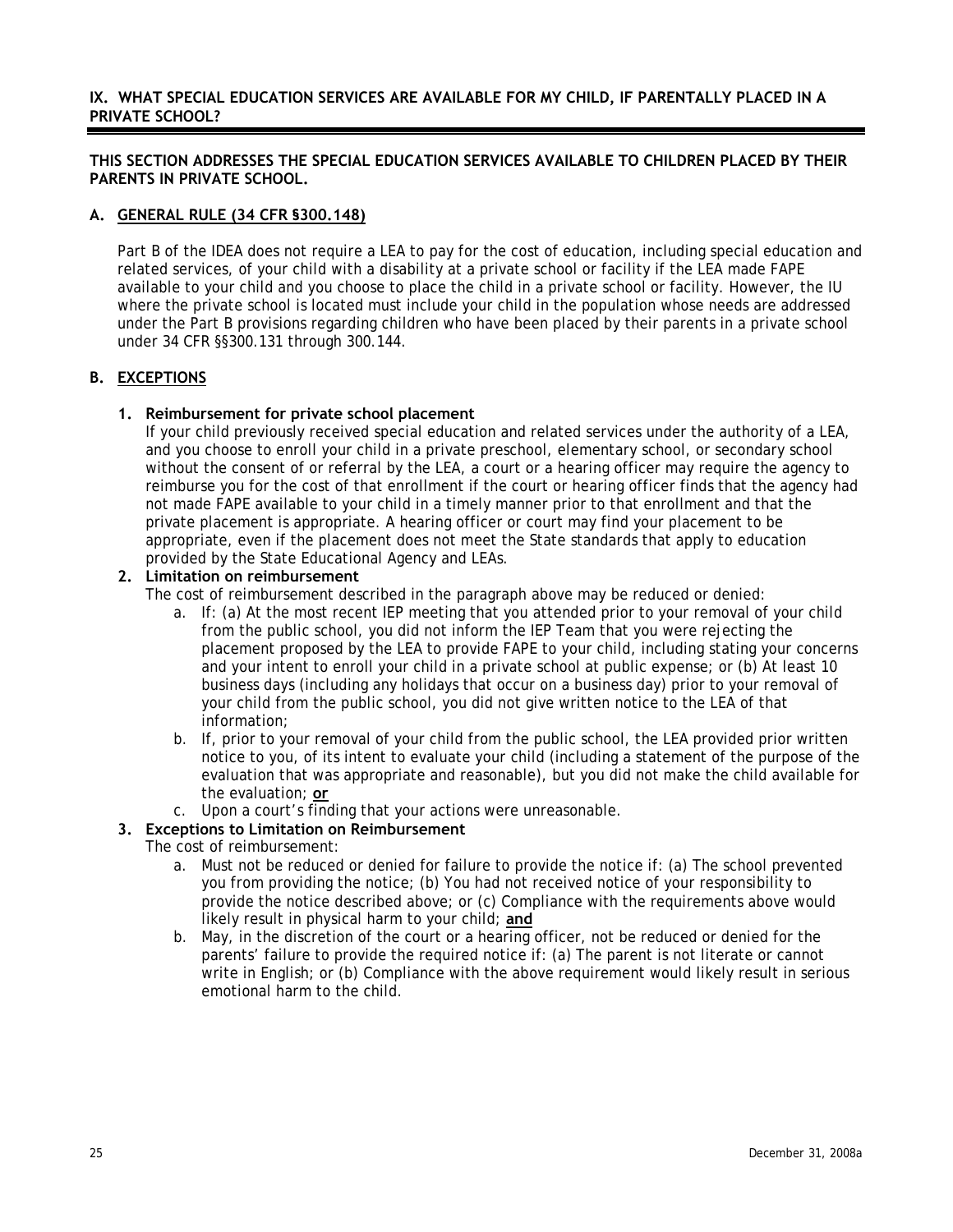# <span id="page-28-0"></span>**C. EQUITABLE PARTICIPATION (34 CFR §300.138)**

It is Pennsylvania Department of Education policy that the Intermediate Unit (IU) must locate, identify, and evaluate all children with disabilities who are enrolled by their parents in private, including religious, elementary schools and secondary schools located within IU service area.

In circumstances when parents place their children in private schools, when FAPE is not an issue, the IUs must make provision, to the extent consistent with the number and location of children with disabilities who are enrolled by their parents in private schools, located in IU service area, for the participation of those children in the program assisted or carried out under the IU plan, by providing them with special education and related services, including direct services determined in accordance with regard to equitable participation (EP) agreement between private schools and IUs. A service plan must be developed and implemented for each private school child with a disability who has been designated by the IU in which the private school is located to receive special education and related services as determined by EP agreement.

No parentally-placed private school child with a disability has an individual right to receive some or all of the special education and related services that the child would receive if enrolled in a public school. Due Process and State Complaints are not applicable, except for a suspected failure by the IU to meet child find requirements.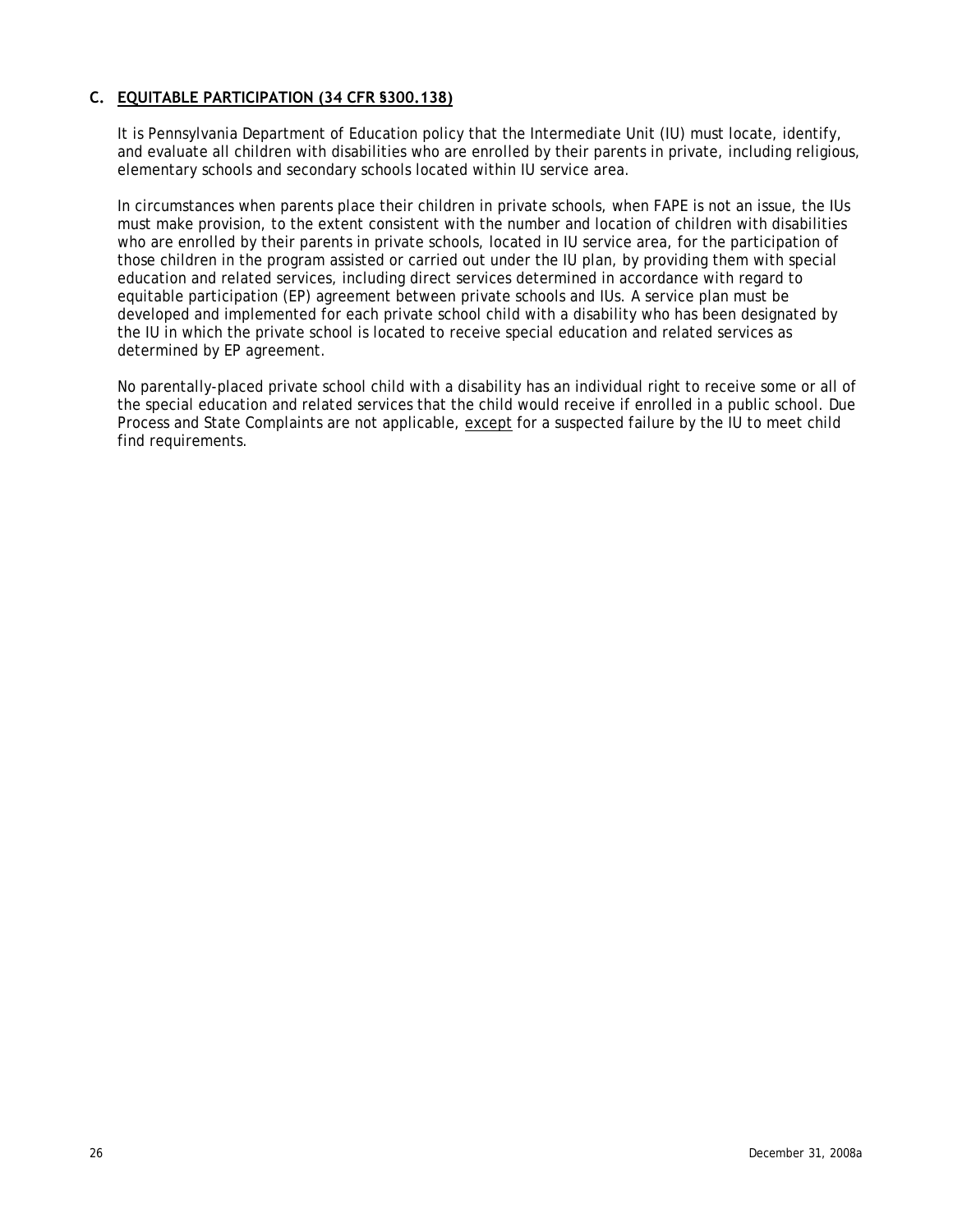#### <span id="page-29-0"></span>**RESOURCES**

# **THE ARC OF PENNSYLVANIA**

101 South Second Street Suite 8 Harrisburg, PA 17101 800-692-7258 [www.thearcpa.org](http://www.thearcpa.org/)

## **PARENT EDUCATION NETWORK (PEN)**

2107 Industrial Highway York, PA 17402-2223 717-600-0100 (Voice/TTY) 800-522-5827 (Voice/TTY) 800-441-5028 (Spanish in PA) 717-600-8101 (Fax) [www.parentednet.org](http://www.parentednet.org/)

## **PARENT EDUCATION AND ADVOCACY LEADERSHIP CENTER (PEAL)**

1119 Penn Avenue Suite 400 Pittsburgh, PA 15222 412-281-4404 (Voice) 866-950-1040 (Voice) 412-281-4409 (TTY) 412-281-4408 (Fax) [www.pealcenter.org](http://www.pealcenter.org/)

# **HISPANICS UNITED FOR EXCEPTIONAL CHILDREN (HUNE, INC.)**

202 West Cecil B. Moore Avenue Philadelphia, PA 19122 215-425-6203 (Voice) 215-425-6204 (Fax) [www.huneinc.org](http://www.huneinc.org/)

### **THE MENTOR PARENT PROGRAM, INC.**

P. O. Box 47 Pittsfield, PA 16340 814-563-3470 (Voice) 888-447-1431 (Voice in PA) 800-855-1155 (TTY) 814-563-3445 (Fax) [www.mentorparent.org](http://www.mentorparent.org/)

#### **STATE TASK FORCE ON THE RIGHT TO EDUCATION**

3190 William Pitt Way Pittsburgh, PA 15238 1-800-446-5607 ext. 6830

#### **DISABILITIES RIGHTS NETWORK**

1414 North Cameron Street Suite C Harrisburg, PA 17103 800-692-7443 (Toll-Free Voice) 877-375-7139 (TDD) 717-236-8110 (Voice) 717-346-0293 (TDD) 717-236-0192 [www.drnpa.org](http://www.drnpa.org/)

# **PENNSYLVANIA BAR ASSOCIATION**

100 South Street Harrisburg, PA 17101 800-932-0311 (Phone) [www.pabar.org](http://www.pabar.org/)

#### **BUREAU OF SPECIAL EDUCATION'S CONSULTLINE, A PARENT HELPLINE**  800-879-2301

ConsultLine personnel are available to parents and advocates of children with disabilities or children thought to be disabled to explain federal and state laws relating to special education; describe the options that are available to parents; inform the parents of procedural safeguards; identify other agencies and support services; and describe available remedies and how the parents can proceed.

#### **OFFICE FOR DISPUTE RESOLUTION**

6340 Flank Drive Harrisburg, PA 17112-2764 717-541-4960 (Phone) 800-222-3353 (Toll Free in PA only) 800-654-4984 (TTY) 717-657-5983 (Fax)

# [http://ODR.pattan.net](http://odr.pattan.net/)

The Office for Dispute Resolution administers the mediation and due process systems statewide, and provides training and services regarding alternative dispute resolution methods.

# **THE PENNSYLVANIA TRAINING AND TECHNICAL**

**ASSISTANCE NETWORK (PaTTAN)**  Harrisburg 800-360-7282 King of Prussia 800-441-3215 Pittsburgh 800-446-5607 [www.pattan.net](http://www.pattan.net/)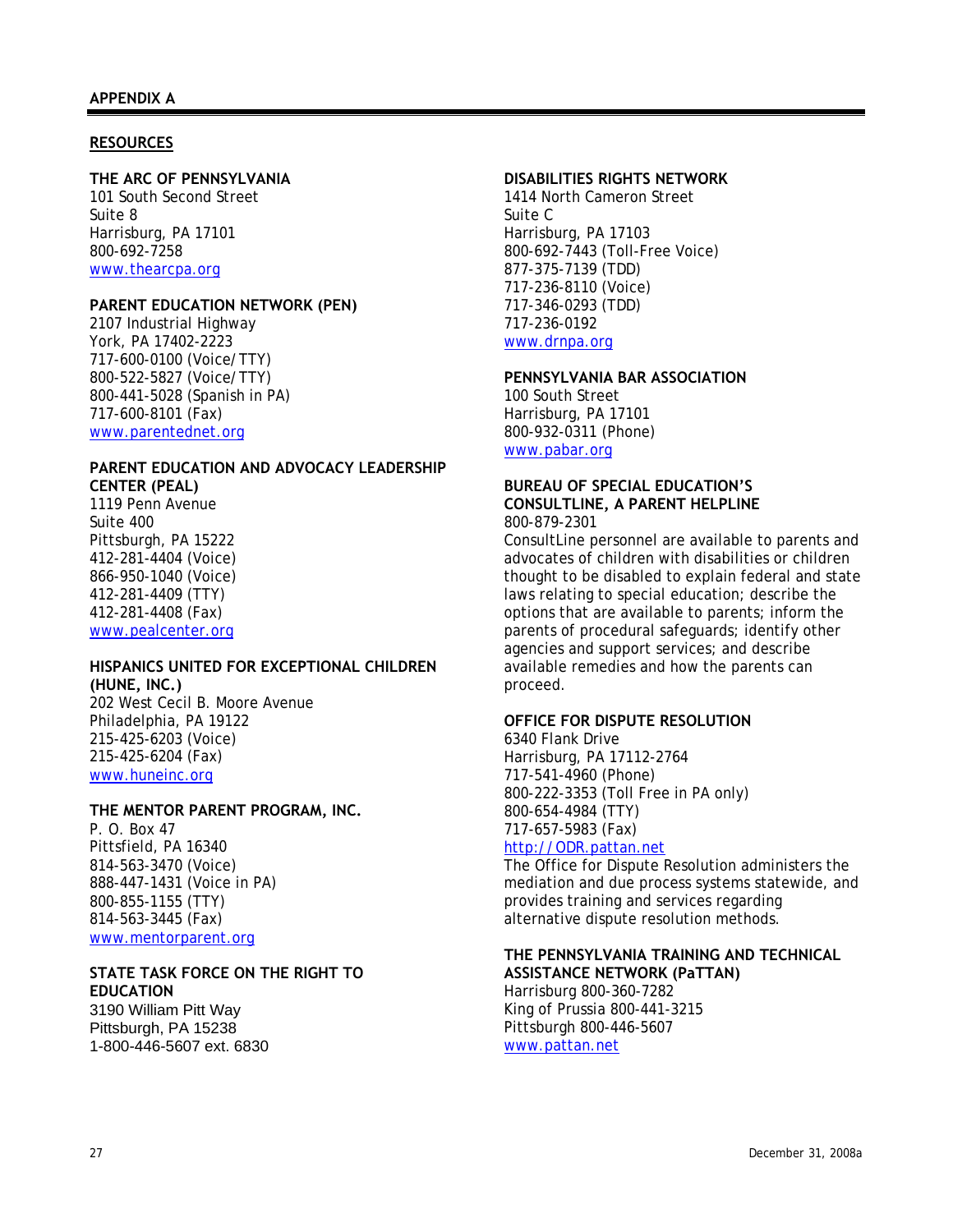## <span id="page-30-0"></span>**APPENDIX B**

|--|

# *Office for Dispute Resolution*

**MEDIATION REQUEST FORM** 

| School District (LEA)<br>Mediation requested by:<br>Parent | Date:                  |
|------------------------------------------------------------|------------------------|
| <b>Student's Name:</b>                                     | Date of Birth:         |
| Student's Exceptionality:<br>Female<br>Male                |                        |
| Student's School Building/Placement:                       |                        |
| <b>School District (LEA):</b>                              |                        |
| Superintendent:                                            |                        |
| School District Contact Person:                            |                        |
| Title:                                                     | Phone No.:<br>$Ext.$ : |
| Cell No.:<br>Fax No.:                                      | Email:                 |
| Address:                                                   |                        |
| Mother:                                                    |                        |
| (First name)                                               | (Last name)            |
| Father:                                                    |                        |
| (First name)                                               | (Last name)            |
| Parent Address:                                            |                        |
|                                                            | Home Phone:            |
| Mother (work phone):                                       | Father (work phone):   |
| Mother (cell phone):                                       | Father (cell phone):   |
| Mother (email):                                            | Father (email):        |
| Mother Fax:                                                | Father Fax:            |
| Parent Name (if not living with student):                  |                        |
| Parent Address (if not living with student):               |                        |

#### **INFORMATION ABOUT THIS MEDIATION:**

Please provide a brief description of the dispute below in order to facilitate the scheduling of the mediation. **Parent Issues:**

**School District (LEA) Issues:**

|  | Has a Due Process Hearing also been requested for this student? |  | NC. | I YES |
|--|-----------------------------------------------------------------|--|-----|-------|
|--|-----------------------------------------------------------------|--|-----|-------|

**6340 Flank Drive, Harrisburg, PA 17112-2764 717-541-4960 ● Toll Free 800-222-3353 (PA only) ● Fax 717-657-5983 ● TTY Users: PA Relay 711 ODR.pattan.net**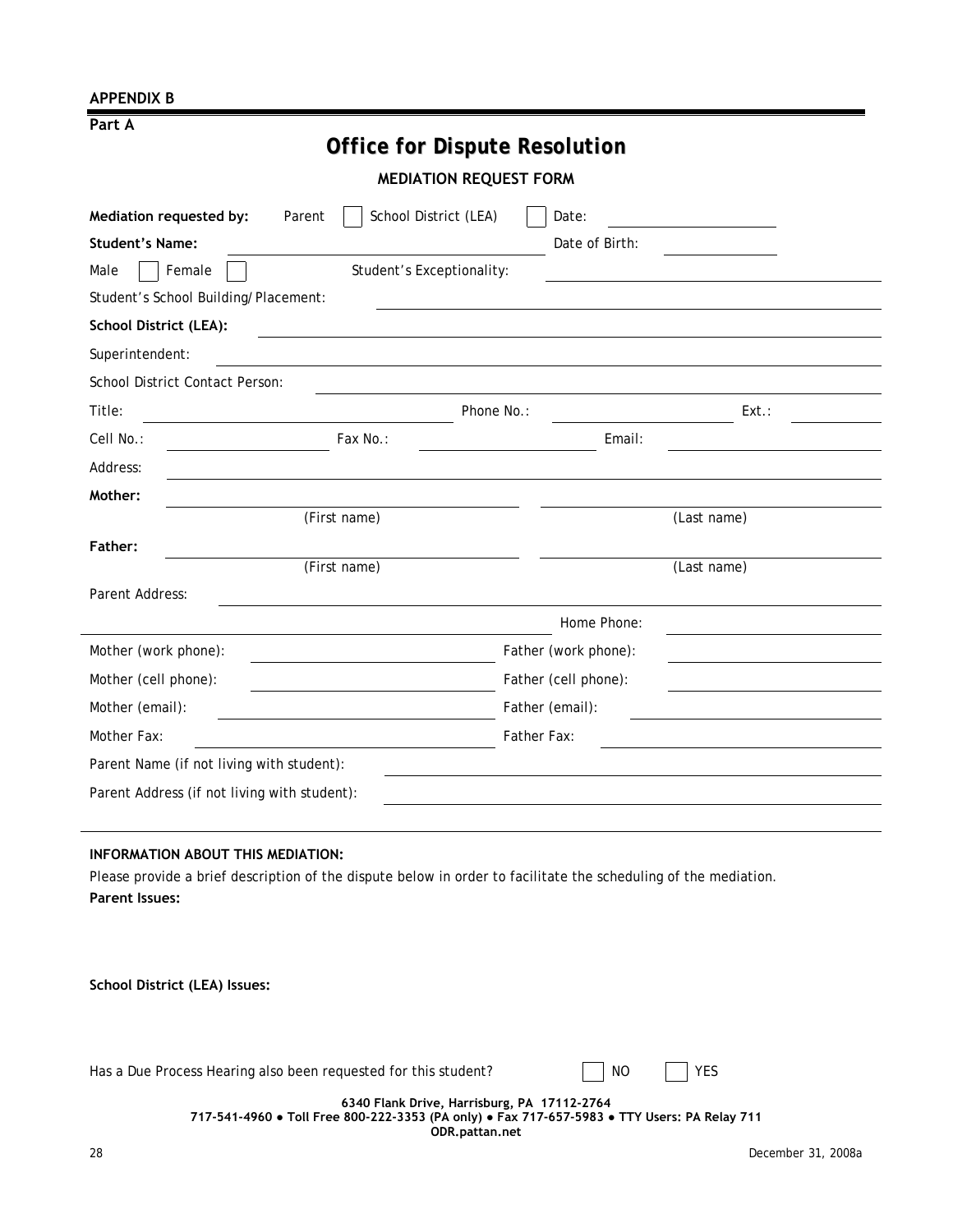<span id="page-31-0"></span>

| Part B                                                  |             | DUE PROCESS COMPLAINT NOTICE                                 |                                                                      |                                                                                                                                                                                                                               |  |
|---------------------------------------------------------|-------------|--------------------------------------------------------------|----------------------------------------------------------------------|-------------------------------------------------------------------------------------------------------------------------------------------------------------------------------------------------------------------------------|--|
| Today's Date:<br>Name of Person Completing this Notice: |             |                                                              | Parent<br>LEA<br>Requested by:<br>Relationship to Student:<br>Phone: |                                                                                                                                                                                                                               |  |
|                                                         |             |                                                              |                                                                      | It is your responsibility to notify the opposing party of your request for due process by sending to them a copy of this Due Process<br>Complaint Notice at the same time it is filed with the Office for Dispute Resolution. |  |
|                                                         |             | Has the opposing party been provided a copy of this request? |                                                                      | Yes<br>No<br>If you require special accommodations to participate in the due process hearing, you must contact the LEA with your special needs.                                                                               |  |
| Last Name:                                              |             | First Name:                                                  | <b>Student Information</b>                                           | Date of Birth:<br>Gender:<br>F<br>M                                                                                                                                                                                           |  |
| Exceptionality(ies):                                    |             |                                                              |                                                                      |                                                                                                                                                                                                                               |  |
| LEA (Local Education Agency):                           |             |                                                              |                                                                      | School Building Student Attends:                                                                                                                                                                                              |  |
|                                                         |             | Parent(s) Residing with Student                              |                                                                      |                                                                                                                                                                                                                               |  |
| Last Name:                                              |             | First Name:                                                  |                                                                      | Relationship:<br>Mother<br>Guardian<br>Father                                                                                                                                                                                 |  |
| Home Phone:                                             | Cell Phone: | Work Phone:                                                  | Fax:                                                                 | Email:                                                                                                                                                                                                                        |  |
| Last Name:                                              |             | First Name:                                                  |                                                                      | Relationship:<br>Mother<br>Guardian<br>Father                                                                                                                                                                                 |  |
| Home Phone:                                             | Cell Phone: | Work Phone:                                                  | Fax:                                                                 | Email:                                                                                                                                                                                                                        |  |
| Parent/Student Address:                                 |             |                                                              |                                                                      |                                                                                                                                                                                                                               |  |
| Parent Attorney:                                        |             |                                                              |                                                                      | Attorney Phone:<br>Attorney Email:                                                                                                                                                                                            |  |
| Address:                                                |             |                                                              |                                                                      | Attorney Fax:                                                                                                                                                                                                                 |  |
|                                                         |             | <b>Parent Not Residing with Student</b>                      |                                                                      |                                                                                                                                                                                                                               |  |
| Last Name:                                              |             | First Name:                                                  |                                                                      | Relationship:<br>Mother<br>Guardian<br>Father                                                                                                                                                                                 |  |
| Home Phone:                                             | Cell Phone: | Work Phone:                                                  | Fax:                                                                 | Email:                                                                                                                                                                                                                        |  |
| Last Name:                                              |             | First Name:                                                  |                                                                      | Relationship:<br>Mother<br>Guardian<br>Father                                                                                                                                                                                 |  |
| Home Phone:                                             | Cell Phone: | Work Phone:                                                  | Fax:                                                                 | Email:                                                                                                                                                                                                                        |  |
| Parent/Student Address:                                 |             |                                                              |                                                                      |                                                                                                                                                                                                                               |  |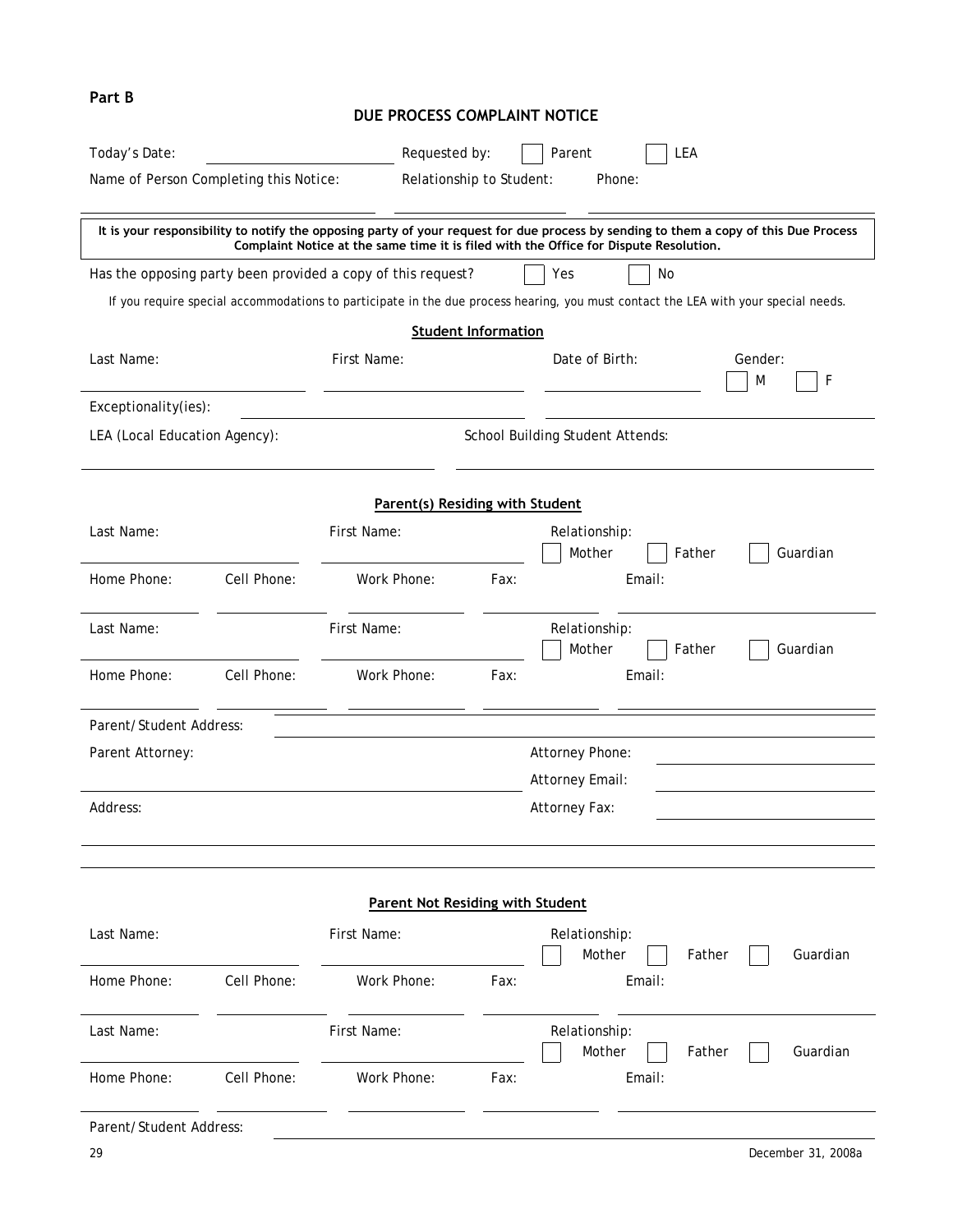| Parent Attorney:                                    |                                                                                                                                                  |      | Attorney Phone:                                                                                                                                                                                               |    |
|-----------------------------------------------------|--------------------------------------------------------------------------------------------------------------------------------------------------|------|---------------------------------------------------------------------------------------------------------------------------------------------------------------------------------------------------------------|----|
|                                                     |                                                                                                                                                  |      | Attorney Email:                                                                                                                                                                                               |    |
| Address:                                            |                                                                                                                                                  |      | Attorney Fax:                                                                                                                                                                                                 |    |
|                                                     |                                                                                                                                                  |      |                                                                                                                                                                                                               |    |
|                                                     |                                                                                                                                                  |      |                                                                                                                                                                                                               |    |
|                                                     |                                                                                                                                                  |      | <b>Local Education Agency (LEA) Information</b>                                                                                                                                                               |    |
| I. LEA Contact                                      |                                                                                                                                                  |      |                                                                                                                                                                                                               |    |
| Last Name:                                          | First Name:                                                                                                                                      |      | Position Title:                                                                                                                                                                                               |    |
| Cell Phone:                                         | Work Phone:                                                                                                                                      | Fax: | Email:                                                                                                                                                                                                        |    |
| Address:                                            |                                                                                                                                                  |      |                                                                                                                                                                                                               |    |
| II. Superintendent/CEO                              |                                                                                                                                                  |      |                                                                                                                                                                                                               |    |
| Last Name:                                          | First Name:                                                                                                                                      |      | Position Title:                                                                                                                                                                                               |    |
| Address:                                            |                                                                                                                                                  |      | Phone:                                                                                                                                                                                                        |    |
| III. LEA Attorney                                   |                                                                                                                                                  |      |                                                                                                                                                                                                               |    |
| Last Name:                                          | First Name:                                                                                                                                      |      | Attorney Phone:                                                                                                                                                                                               |    |
|                                                     |                                                                                                                                                  |      | Attorney Email:                                                                                                                                                                                               |    |
| Address:                                            |                                                                                                                                                  |      | Attorney Fax:                                                                                                                                                                                                 |    |
|                                                     |                                                                                                                                                  |      |                                                                                                                                                                                                               |    |
|                                                     | IV. The Due Process Hearing will be held at the following address:<br>(Building Name, Address and Room Number/Name - to be completed by the LEA) |      |                                                                                                                                                                                                               |    |
|                                                     |                                                                                                                                                  |      |                                                                                                                                                                                                               |    |
|                                                     |                                                                                                                                                  |      | <b>Information About the Due Process Complaint Notice</b>                                                                                                                                                     |    |
|                                                     | A. Does your issue pertain to a Hearing Officer Decision which has not been implemented?                                                         |      | Yes                                                                                                                                                                                                           | No |
|                                                     | when the issue pertains to non-implementation of a Hearing Officer Decision.)                                                                    |      | (If yes, the Bureau of Special Education will be notified, and will investigate the matter. Due Process is not available                                                                                      |    |
| <b>B.</b> Is this request for an expedited hearing? |                                                                                                                                                  | Yes  | No                                                                                                                                                                                                            |    |
| If yes, please check one of the reasons below:      |                                                                                                                                                  |      |                                                                                                                                                                                                               |    |
|                                                     | Disciplinary (drugs/weapons)                                                                                                                     |      | ESY (Extended School Year)                                                                                                                                                                                    |    |
| Check here if Student is in the ESY Target Group    |                                                                                                                                                  |      |                                                                                                                                                                                                               |    |
|                                                     |                                                                                                                                                  |      | C. The law states that a party may not have a due process hearing until a Due Process Complaint Notice is filed, which<br>requirements. An enneaing porty may obellongs the oufficiency of the Due Dresses Ca |    |

meets all of the legal requirements. An opposing party may challenge the sufficiency of the Due Process Complaint Notice if it is lacking sufficient information. You must describe the nature of the problem giving rise to this request for due process, including as many facts to support your position as possible. You must also provide a proposed resolution of the problem to the extent known and available to you. You may attach a separate sheet of paper if you need more space: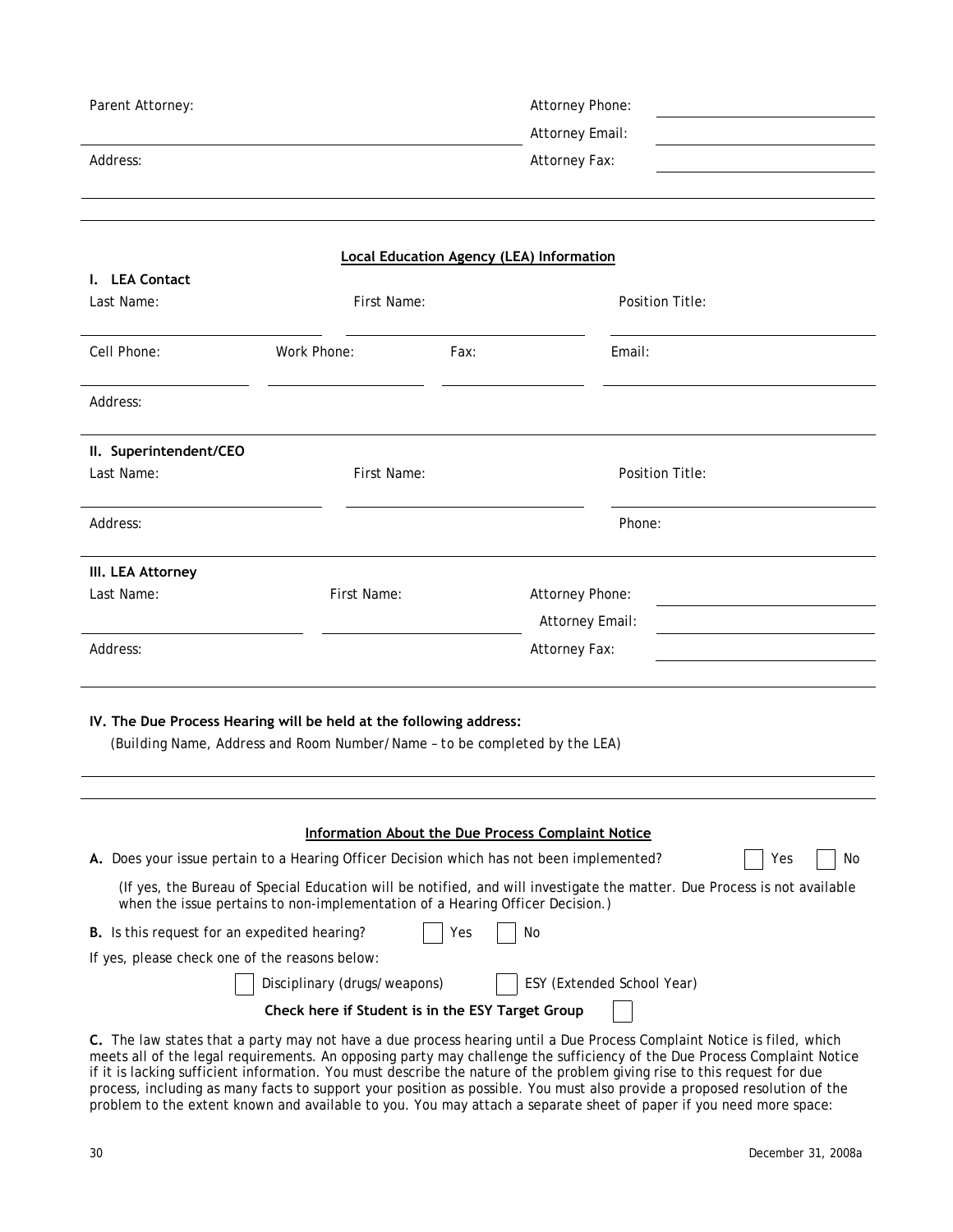**Nature of the problem:**

**Proposed Resolution:** 

If you know the opposing side's position on this matter, you may provide it here, although it is not required by law:

D. Prior to a due process hearing taking place, the law requires the parties to participate in a Resolution Session, unless both sides agree in writing to waive this requirement. Please complete the following information:

| 1. A Resolution Meeting to discuss these issues is scheduled for:                                |        | (Date) |
|--------------------------------------------------------------------------------------------------|--------|--------|
| 2. A Resolution Meeting was held on:                                                             | (Date) |        |
| 3. Participation in the Resolution Meeting was waived by both parties and the LEA in writing on: |        |        |
| (Date)                                                                                           |        |        |
| 4. In lieu of a Resolution Meeting, I am requesting mediation*:                                  |        |        |

\* If #4 is checked, the ODR Mediation Case Manager will be in contact with the parties.